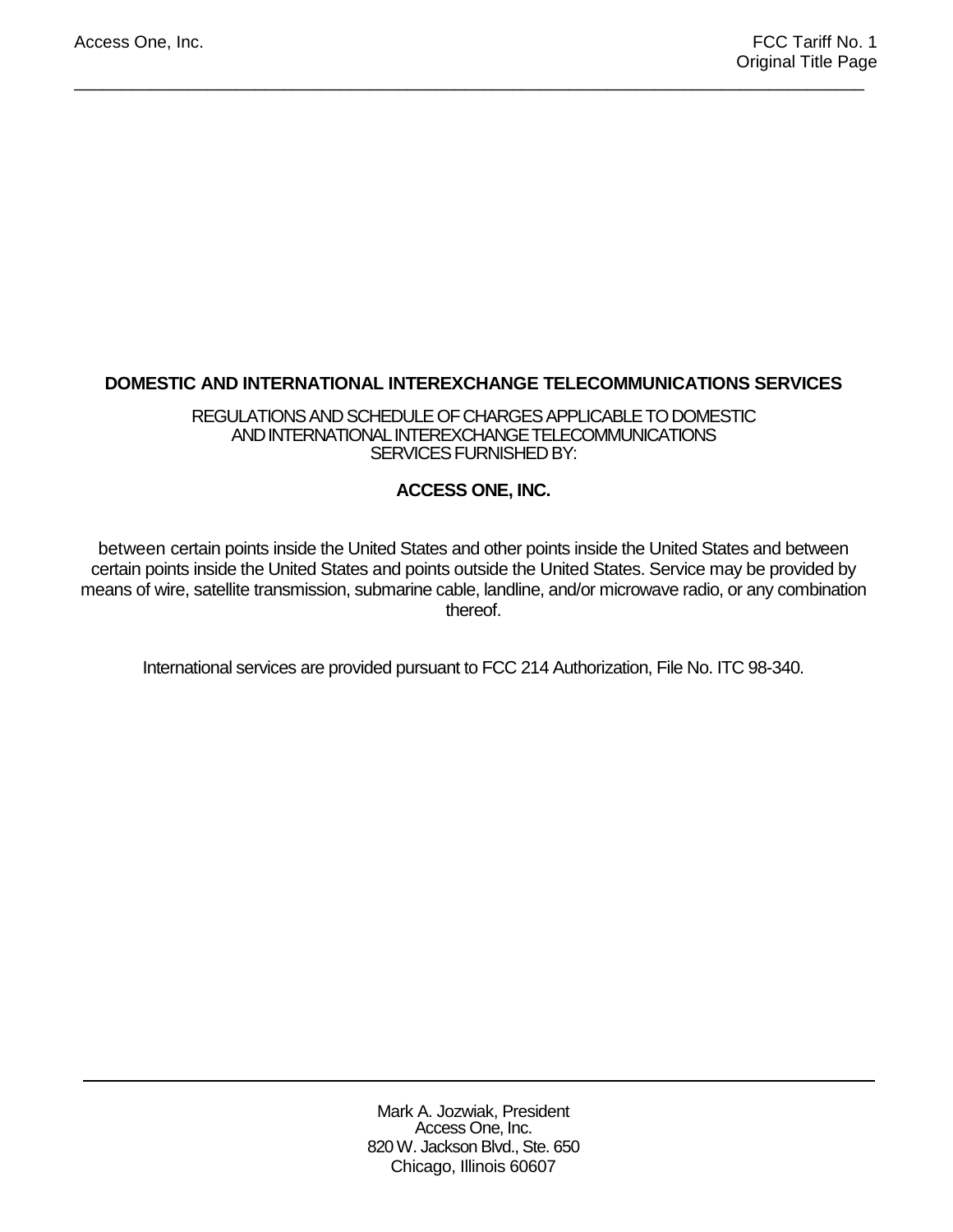## **TABLE OF CONTENTS**

# Page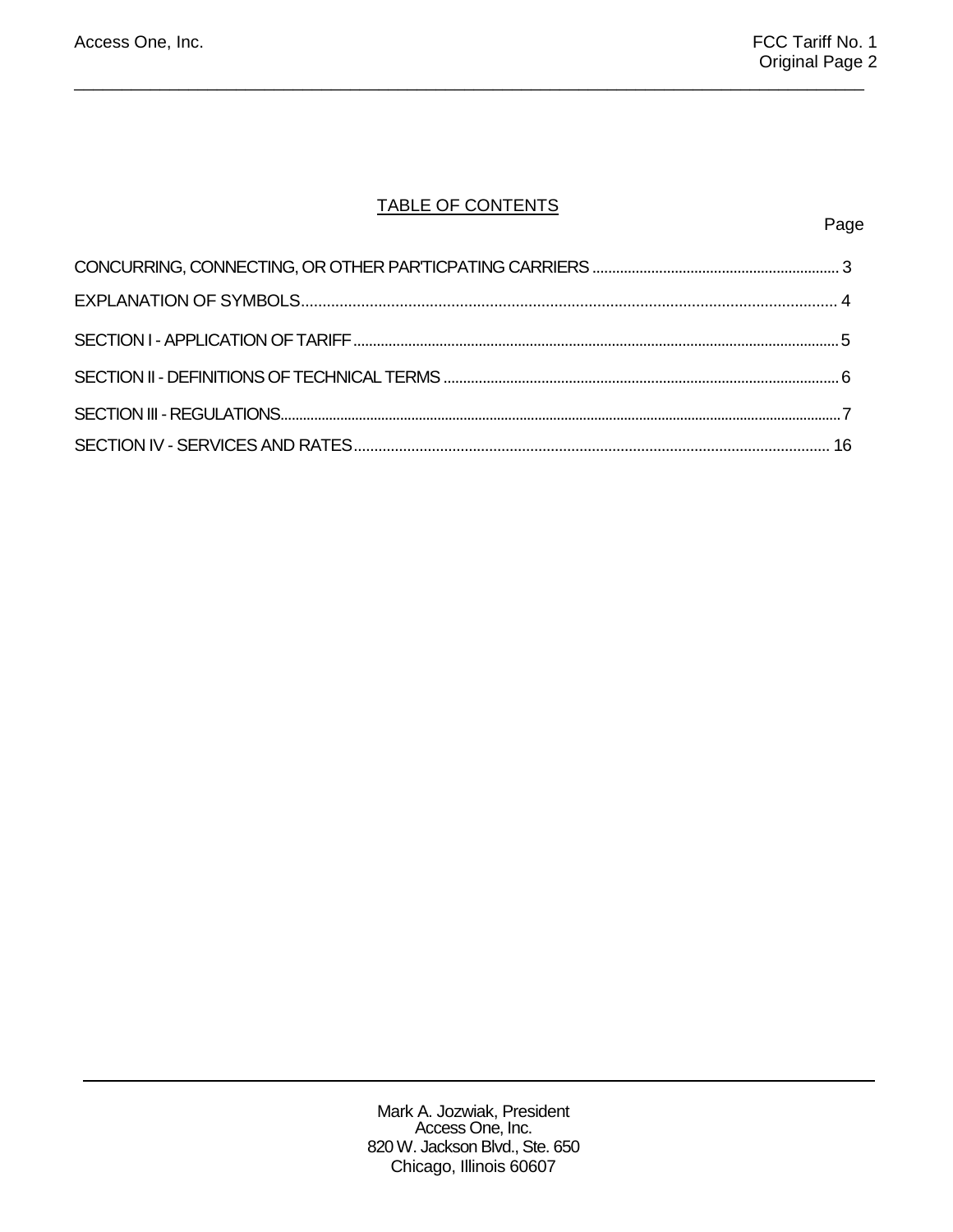## CONCURRING, CONNECTING, OR OTHER PARTICIPATING CARRIERS

\_\_\_\_\_\_\_\_\_\_\_\_\_\_\_\_\_\_\_\_\_\_\_\_\_\_\_\_\_\_\_\_\_\_\_\_\_\_\_\_\_\_\_\_\_\_\_\_\_\_\_\_\_\_\_\_\_\_\_\_\_\_\_\_\_\_\_\_\_\_\_\_\_\_\_\_\_\_\_\_\_\_\_

- 1. Concurring Carriers None
- 2. Connecting Carriers None
- 3. Other Participating Carriers None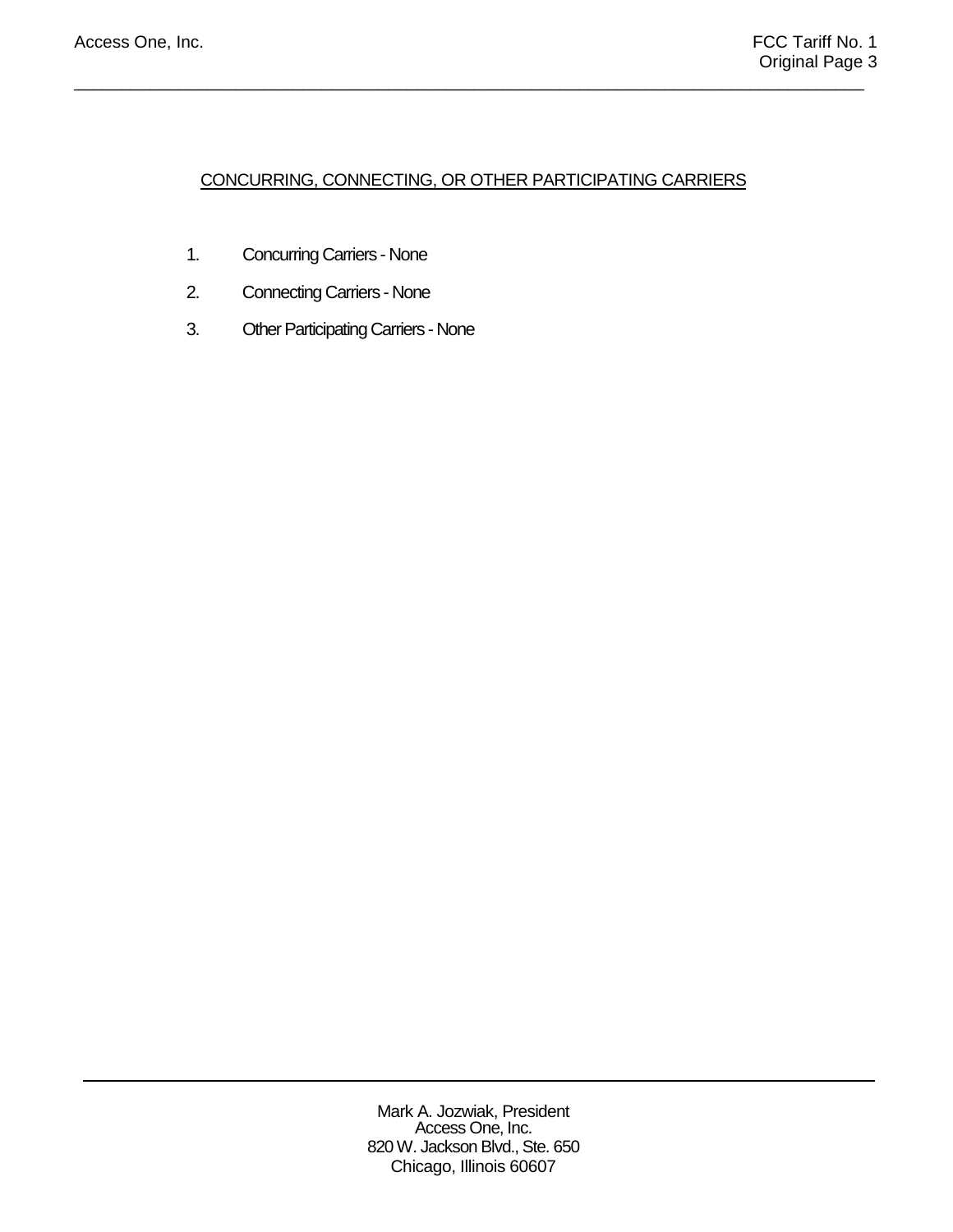## EXPLANATION OF SYMBOLS

\_\_\_\_\_\_\_\_\_\_\_\_\_\_\_\_\_\_\_\_\_\_\_\_\_\_\_\_\_\_\_\_\_\_\_\_\_\_\_\_\_\_\_\_\_\_\_\_\_\_\_\_\_\_\_\_\_\_\_\_\_\_\_\_\_\_\_\_\_\_\_\_\_\_\_\_\_\_\_\_\_\_\_

When changes are made on any Tariff page, a revised page will be issued canceling the Tariff page affected; such changes will be identified through use of the following symbols:

- (R) To signify reduction.
- (I) To signify increase.
- (C) To signify changed regulations.
- (T) To signify a change in text but no change in rate or regulation.
- (M) To signify matter relocated without change.
- (N) To signify a new rate or regulation.
- (D) To signify discontinued rate or regulation.
- (Z) To signify a correction.

The above symbols will apply except where additional symbols are identified at the bottom of an individual page.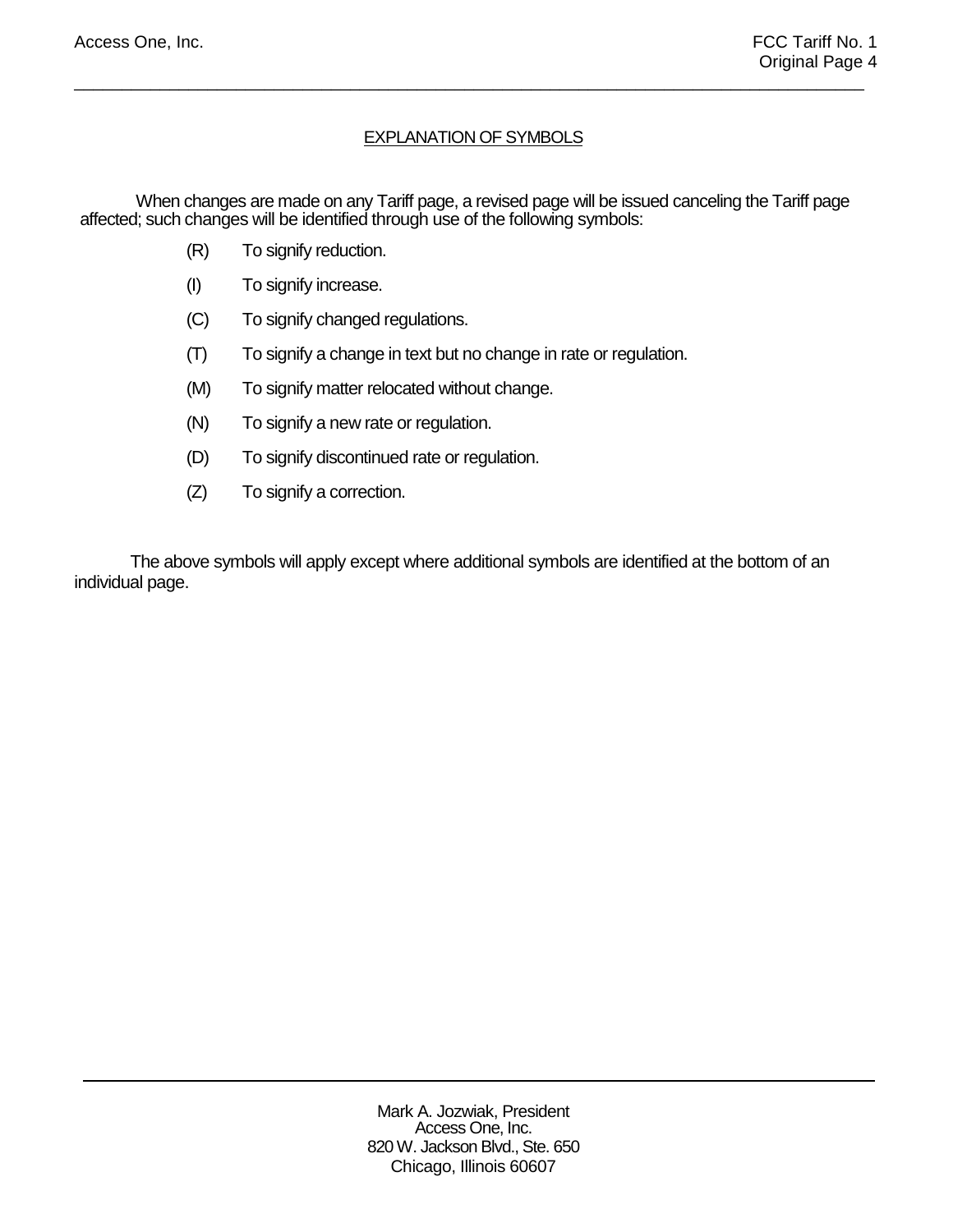# SECTION I - APPLICATION OF TARIFF

\_\_\_\_\_\_\_\_\_\_\_\_\_\_\_\_\_\_\_\_\_\_\_\_\_\_\_\_\_\_\_\_\_\_\_\_\_\_\_\_\_\_\_\_\_\_\_\_\_\_\_\_\_\_\_\_\_\_\_\_\_\_\_\_\_\_\_\_\_\_\_\_\_\_\_\_\_\_\_\_\_\_\_

This Tariff contains the regulations and charges that apply to domestic and international interexchange telecommunications reseller services provided by Access One, Inc. ("Carrier").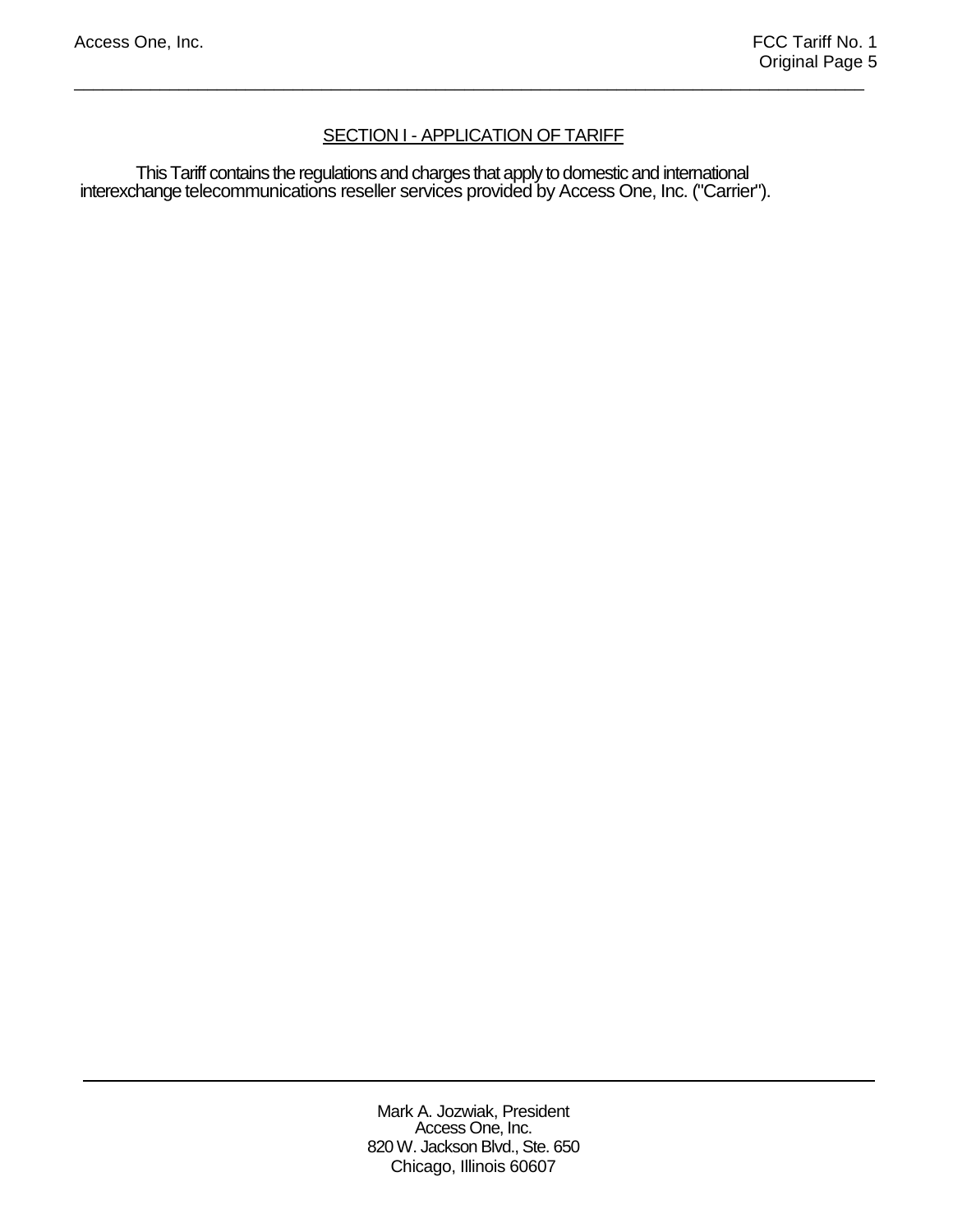# SECTION II - DEFINITIONS OF TECHNICAL TERMS

\_\_\_\_\_\_\_\_\_\_\_\_\_\_\_\_\_\_\_\_\_\_\_\_\_\_\_\_\_\_\_\_\_\_\_\_\_\_\_\_\_\_\_\_\_\_\_\_\_\_\_\_\_\_\_\_\_\_\_\_\_\_\_\_\_\_\_\_\_\_\_\_\_\_\_\_\_\_\_\_\_\_\_

Application for Service - A standard order form that includes all pertinent billing, technical, and other descriptive information that will enable Carrier to provide the Services, as required.

Authorized User - A person, firm, corporation, or other entity authorized by Customer to receive or send communications

Carrier - Access One, Inc. unless the context indicates otherwise.

Customer - The person, firm, corporation, or other entity that orders or uses the Services and is responsible for the payment of rates and charges and compliance with Tariff regulations.

Disconnection - The disconnection of a circuit, dedicated access line, or port connection being used for existing Service.

Premises - The space designated by Customer as its place or places of business for termination of Service, whether for its own communications needs or for resale to other Customers. In the case of a nonprofit sharing group, the term "Premises" shall include space at each sharer's place or places of business, as well as space at Customer's place of business.

Service or Services - The telecommunications service or services provided by Carrier.

Terminal Equipment - Telecommunications devices, apparatus, and their associated wiring, such as teleprinters, telephones, and data sets.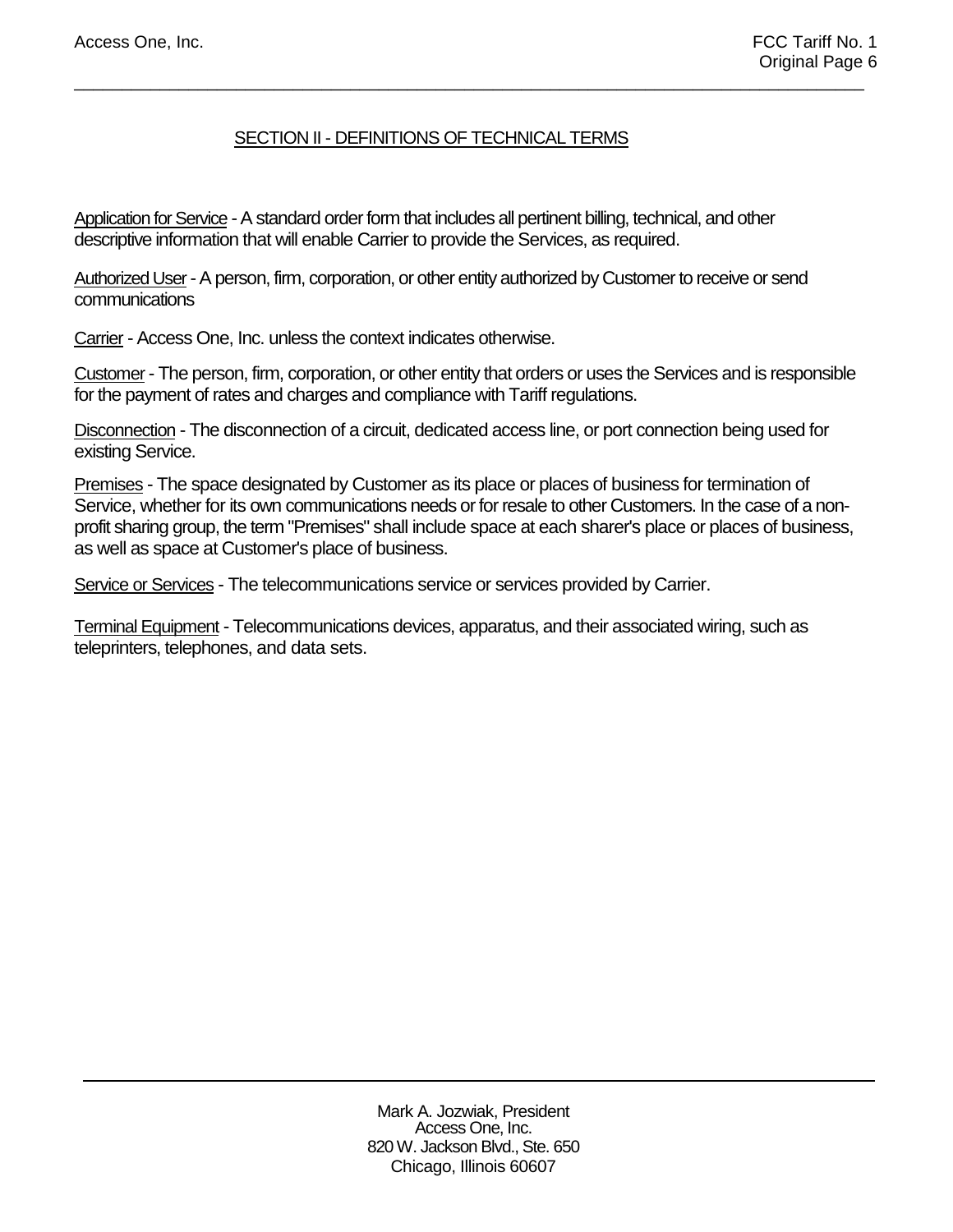## **SECTION III - REGULATIONS**

\_\_\_\_\_\_\_\_\_\_\_\_\_\_\_\_\_\_\_\_\_\_\_\_\_\_\_\_\_\_\_\_\_\_\_\_\_\_\_\_\_\_\_\_\_\_\_\_\_\_\_\_\_\_\_\_\_\_\_\_\_\_\_\_\_\_\_\_\_\_\_\_\_\_\_\_\_\_\_\_\_\_\_

### A. LIMITATIONS OF SERVICE

Carrier offers Service to all those who desire to purchase Service from Carrier consistent with all provisions of this Tariff. Prospective Customers interested in Carrier's Services shall file an Application for Service with Carrier and identify the Services desired.

- 1. Service is offered subject to the availability of the necessary facilities and/or equipment and subject to the provisions of this Tariff. Carrier reserves the right not to provide Service to or from a location where the necessary facilities or equipment are not available.
- 2. Carrier reserves the right to discontinue furnishing Service to Customer, upon delivery of a written notice, when necessitated by conditions beyond its control or when Customer is using the Service in violation of any provision in this Tariff, law, or the rules and regulations of the Federal Communications Commission.
- 3. Title to all facilities provided by Carrier under these regulations remains with Carrier. Prior written permission from Carrier is required before any assignment or transfer may be effected. All regulations and conditions contained in this Tariff and all conditions for obtaining Service shall apply to all such permitted assignees or transferees.

### B. USE OF SERVICE

Service may not be used for any unlawful purposes or for any purpose for which any payment or other compensation is received by Customer, except when Customer is a duly authorized and regulated common carrier. This provision does not prohibit an arrangement between Customer, Authorized User, or joint user to share the cost of the Service, as long as the arrangement generates no profit for any participant in the arrangement.

### 1. Minimum Service Period

The minimum period of Service is 30 days, unless otherwise stated in this Tariff or in the service agreement.

### C. LIABILITY

1. The liability of Carrier for any claim of loss, expense or damage due to any interruption,<br>delay, error, omission or defect in any of the Services, facilities or transmissions provided<br>under this Tariff shall not exceed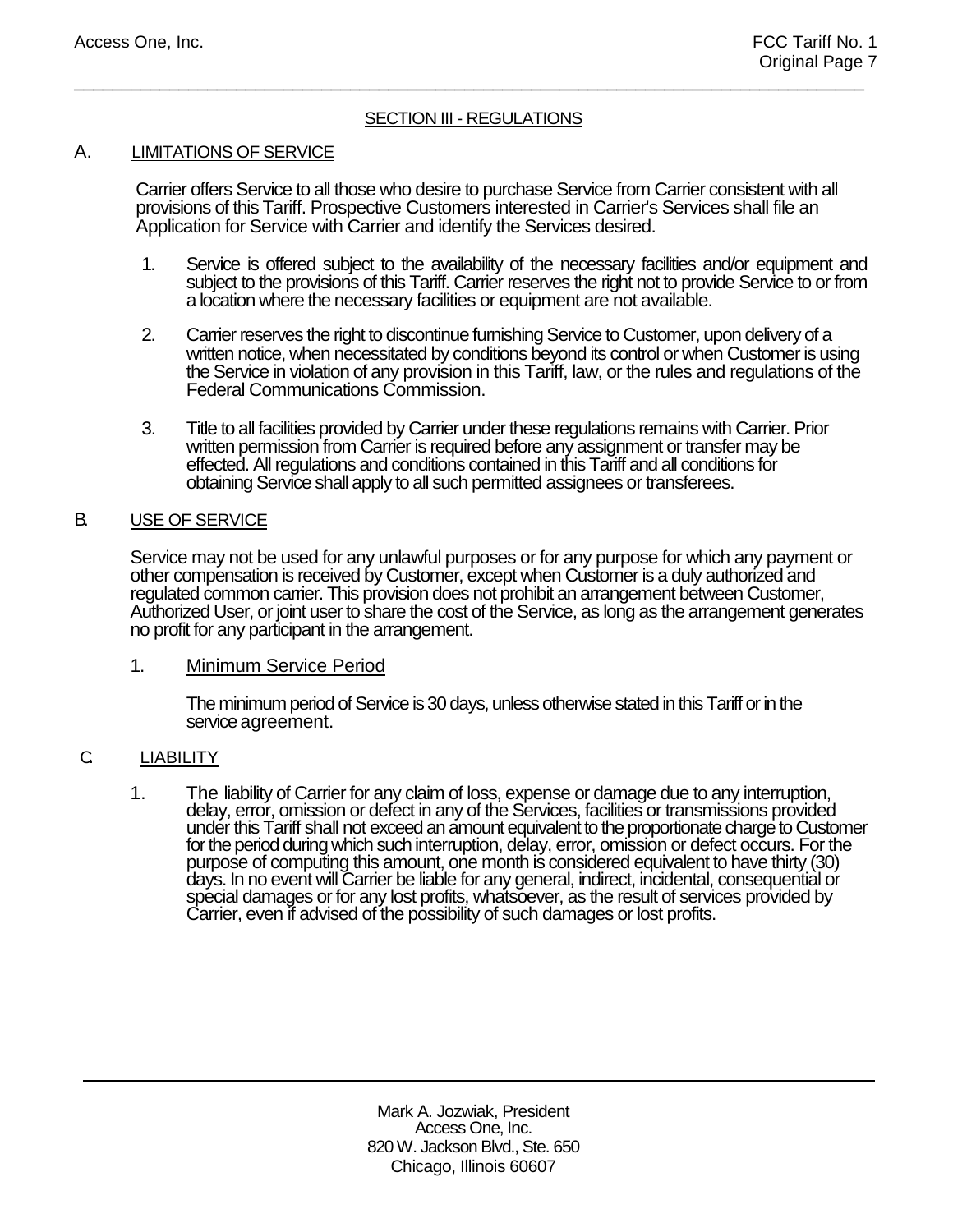- C. LIABILITY (continued)
	- 2. Carrier shall not be liable for any claim of loss, expense or damage due to any interruption, delay, error, act, omission or other defect in the Services, facilities or transmissions provided under this Tariff if caused by (i) any person or entity other than Carrier, (ii) malfunction of any Services or facilities provided by any other carrier, (iii) an act of God, fire, war, civil disturbance or act of government, or (iv) any other cause beyond Carrier's direct control.

\_\_\_\_\_\_\_\_\_\_\_\_\_\_\_\_\_\_\_\_\_\_\_\_\_\_\_\_\_\_\_\_\_\_\_\_\_\_\_\_\_\_\_\_\_\_\_\_\_\_\_\_\_\_\_\_\_\_\_\_\_\_\_\_\_\_\_\_\_\_\_\_\_\_\_\_\_\_\_\_\_\_\_

- 3. Carrier shall not be liable for, and shall be fully indemnified and held harmless by Customer against, any claim of loss, expense or damage, including indirect, special or consequential damage for:
	- a. defamation, libel, slander, invasion of privacy, infringement of copyright or patent, unauthorized use of any trademark, trade name or service mark, unfair competition, interference with contract, misappropriation, violation of contract, proprietary or creative right, or any other injury to any person, property or entity arising from the material, data, information or content revealed to Carrier or, transmitted, processed, handled or used by Carrier under this Tariff;
	- b. claims for patent infringement arising from connecting, combining or adapting Carrier's facilities with Customer's apparatus or systems;
	- c. all claims arising out of any act or omission of Customer in connection with any service provided by Carrier, or
	- d. all loss, claims, demands, suits or other action, or any liability whatsoever, whether suffered, made, instituted or asserted by Customer or by any other party or person for any personal injury to or death of any person(s) or for any loss, damage, defacement or destruction of Customer's Premises or any other property, whether owned by Customer or others, caused or claimed to be caused directly or indirectly by the installation, maintenance, location, condition, operation, failure, presence, use or removal of terminals or other equipment or wiring provided by Carrier, if not caused by gross negligence or willful misconduct of Carrier.
- 4. Carrier shall not be liable for any claims made by authorized independent agents not contained in the service agreement unless they are approved by an officer of Carrier, in writing, or contained in a document provided by Carrier.
- 5. No agent or employee of any other carrier shall be deemed to be an agent or employee of Carrier.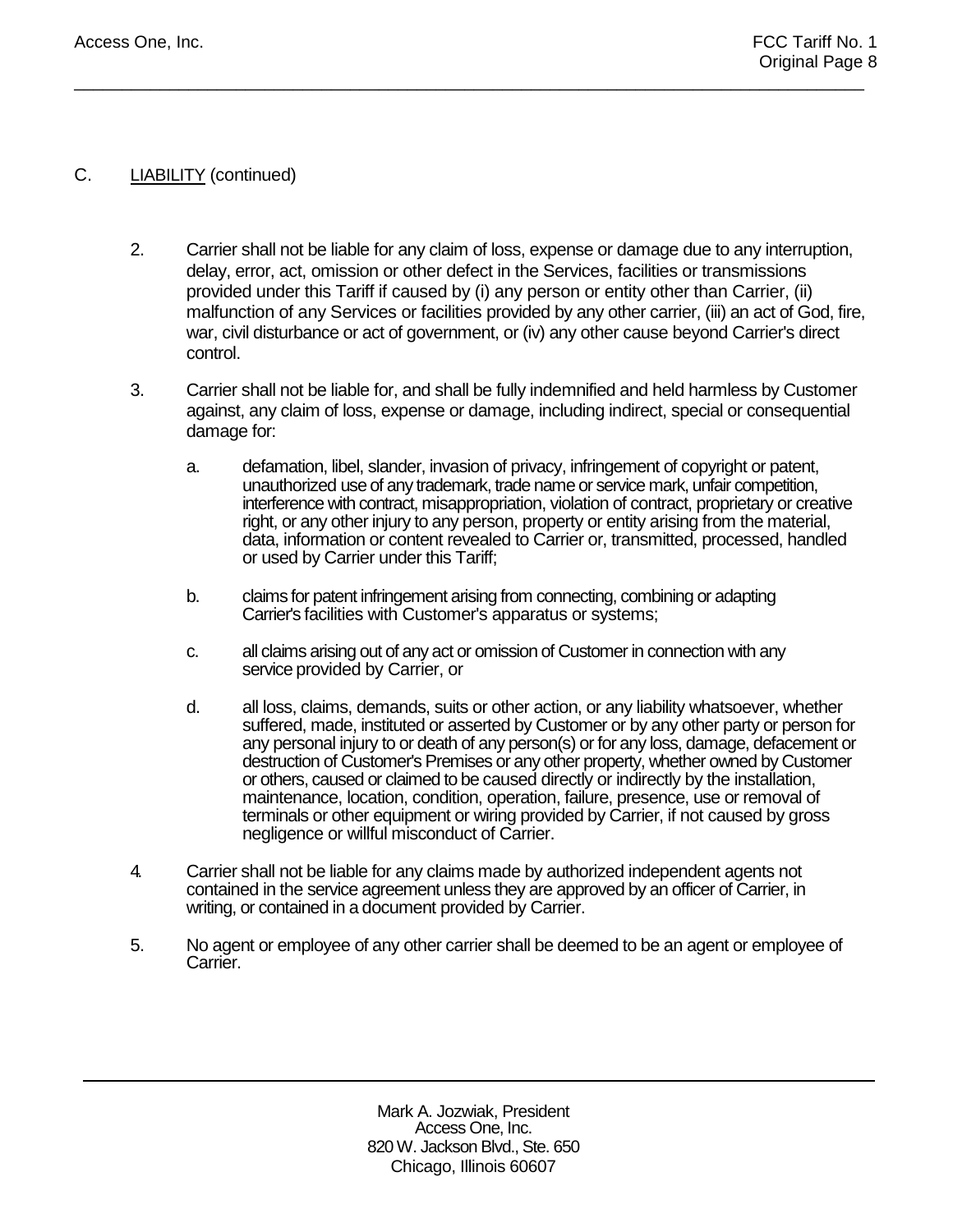- C. LIABILITY (continued)
	- 6. CARRIER MAKES NO WARRANTY REGARDING THE PROVISION OF SERVICE PURSUANT TO THIS TARIFF, INCLUDING, BUT NOT LIMITED TO, THE IMPLIED WARRANTIES OF MERCHANTABILITY AND FITNESS FOR A PARTICULAR PURPOSE.

\_\_\_\_\_\_\_\_\_\_\_\_\_\_\_\_\_\_\_\_\_\_\_\_\_\_\_\_\_\_\_\_\_\_\_\_\_\_\_\_\_\_\_\_\_\_\_\_\_\_\_\_\_\_\_\_\_\_\_\_\_\_\_\_\_\_\_\_\_\_\_\_\_\_\_\_\_\_\_\_\_\_\_

## D. INTERRUPTION OF SERVICE

Credit allowance for interruption of Service that is not due to the negligence of Customer or to the failure of channels, equipment and/or communications systems provided by Customer or other carriers are subject to the ge

## E. RESPONSIBILITY OF CUSTOMER

- 1. Customer assumes general responsibilities in connection with the provisions and use of Carrier's Service. When facilities, equipment and/or communications systems provided by others are connected to Carrier's facilities, Customer assumes additional responsibilities. Customer is responsible for the following.
	- a. Customer is responsible for placing orders for Service, paying all charges for Service rendered by Carrier and complying with all of Carrier's regulations governing<br>the Service. Customer is also responsible for assuring that its users comply with<br>regulations.
	- b. When placing an order for Service, Customer must provide:

(1) the name(s) and address(es) of the person(s) responsible for the payment of service charges; and

(2) the name(s), address(es), and telephone number(s) of a Customercontact person(s).

- c. Customer must pay Carrier for the replacement or repair of Carrier's equipment when the damage results from:
	- (1) the negligence or willful act of Customer or user;
	- (2) improper use of Service; or
	- (3) any use of equipment or service provided by others.
- 2. Availability of Service for Maintenance, Testing, and Adjustment

Upon reasonable notice, the facilities provided by Carrier shall be made available to Carrier for such tests and adjustments as may be necessary to maintain them in satisfactory condition. No interruption allowance will be granted for the time during which such tests and adjustments are made.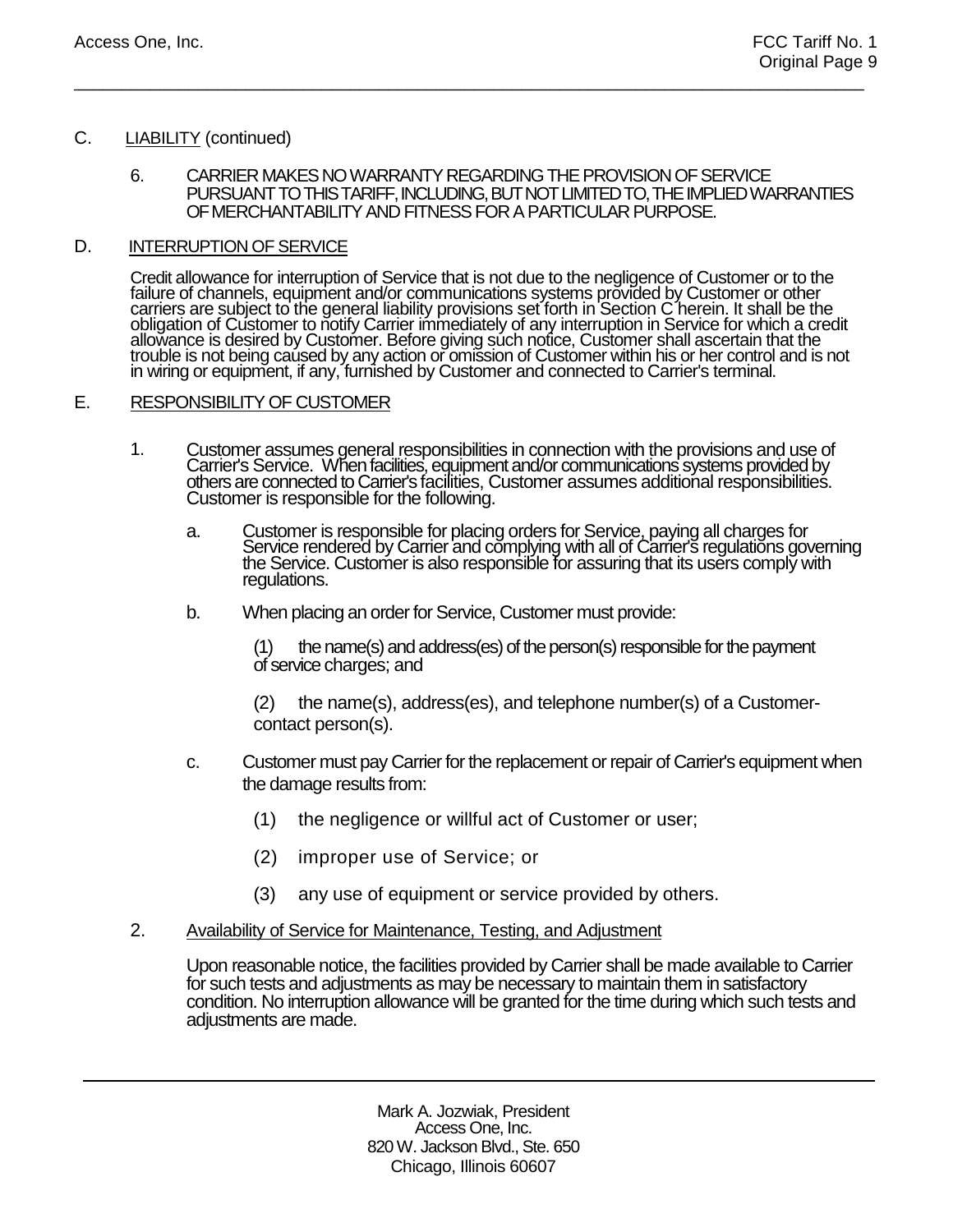## E. RESPONSIBILITY OF CUSTOMER (continued)

### 3. Credit Allowances

Credit for failure of Service or equipment will be allowed only when failure is caused by, or occurs in, facilities or equipment owned, provided and billed for by Carrier.

\_\_\_\_\_\_\_\_\_\_\_\_\_\_\_\_\_\_\_\_\_\_\_\_\_\_\_\_\_\_\_\_\_\_\_\_\_\_\_\_\_\_\_\_\_\_\_\_\_\_\_\_\_\_\_\_\_\_\_\_\_\_\_\_\_\_\_\_\_\_\_\_\_\_\_\_\_\_\_\_\_\_\_

- a. Credit allowances for failure of Service or equipment shall begin either when Customer notifies Carrier of the failure or when Carrier becomes aware of the failure, whichever occurs first, and shall cease when the operation of Service has been restored or the equipment becomes functional and an attempt has been made to notify Customer.
- b. Customer shall notify Carrier of failures of Service or equipment and make reasonable attempts to ascertain that the failure is not caused by (i) Customerprovided facilities, (ii) any act or omission of Customer, or (iii) in wiring or equipment connected to the terminal.
- c. Only those portions of the Service or equipment disabled will be credited. No credit allowances will be made for:

(1) interruptions of Service resulting from Carrier performing routine maintenance;

(2) interruptions of Service for implementation of a Customer order for a change in the Service;

(3) interruptions of Service caused by negligence of Customer or Customer's Authorized User; or

(4) interruptions of Service resulting from the failure of Service or equipment caused by Customer or Authorized User-provided facilities.

### 4. Cancellation by Customer

Customer may cancel Service any time by giving Carrier 30 days' prior notice, or, if Service is designated, after meeting the minimum service period requirements. Termination charges will apply if Customer cancels prior to the expiration of the minimum service period as provided in the service agreement. Such termination charge will be equal to either one month's usage as projected in Carrier's proposal for Service or the then current average monthly usage by Customer, whichever is higher, plus the aggregate of the monthly account charges for the remainder of the contract period.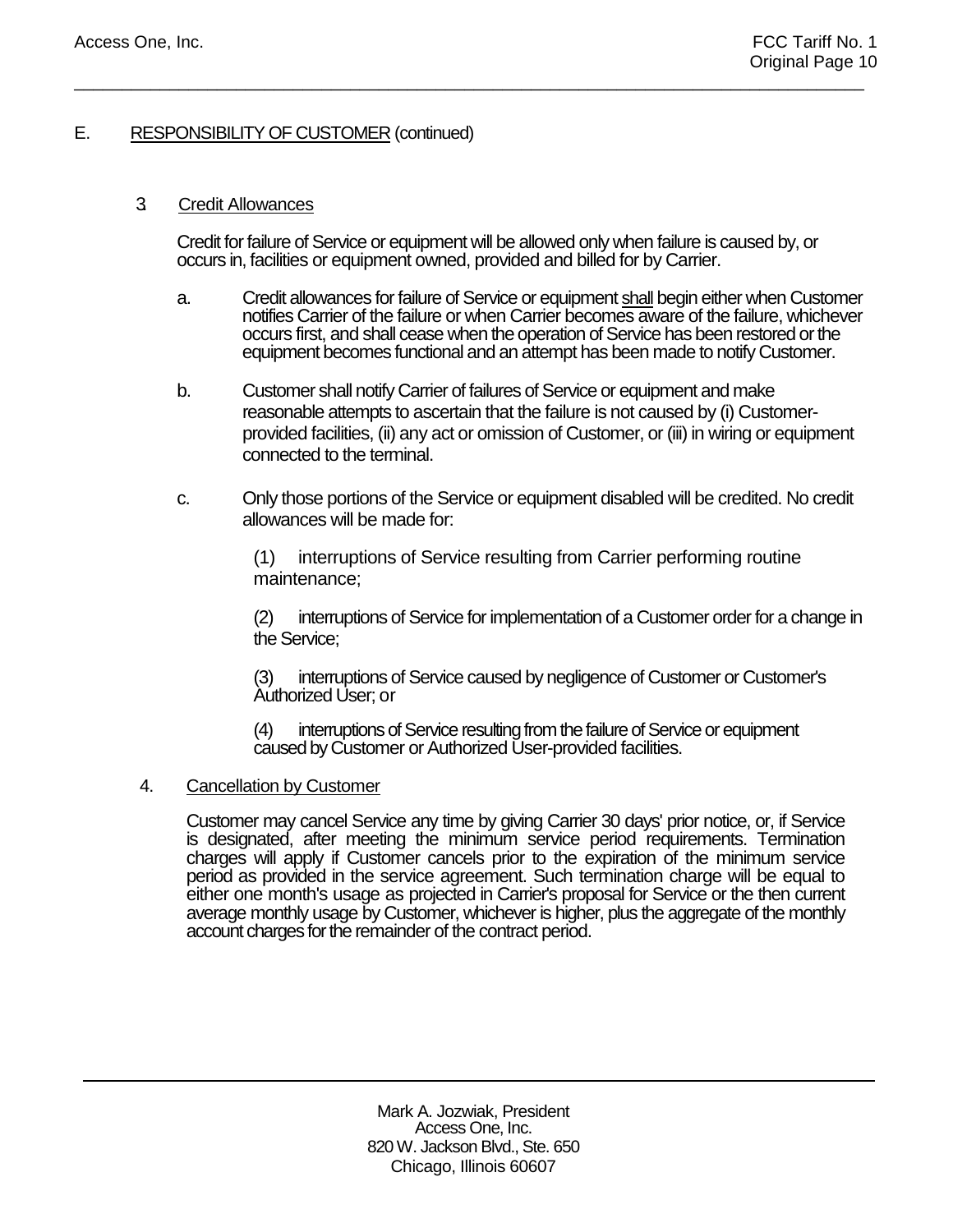If Customer orders Service requiring special facilities dedicated to Customer's use and then cancels the order before the Service begins, before expiration of the minimum service period or before completion of some other time frame mutually agreed upon by Customer and Carrier, a charge will be made to Customer for the nonrecoverable portions of expenditures or liabilities incurred expressly on behalf of Customer by Carrier that are not fully reimbursed to Carrier by any installation and monthly charges which may have already been paid to Carrier by Customer. If pursuant to the Customer's order, any construction has either begun or been completed, but no Service has been provided, the nonrecoverable cost of such construction shall be born by • Customer. Such charges will be determined on a case-by-case basis by Carrier in its sole discretion.

\_\_\_\_\_\_\_\_\_\_\_\_\_\_\_\_\_\_\_\_\_\_\_\_\_\_\_\_\_\_\_\_\_\_\_\_\_\_\_\_\_\_\_\_\_\_\_\_\_\_\_\_\_\_\_\_\_\_\_\_\_\_\_\_\_\_\_\_\_\_\_\_\_\_\_\_\_\_\_\_\_\_\_

### 5. Payment and Billing

a. Carrier may make any investigations of Customer's credit worthiness deemed necessary.

b. Charges for Service are applied on a recurring and nonrecurring basis. Service is billed on a monthly thirty (30) day basis until the expiration or termination of the service agreement. Carrier may back bill up to six months, not including the current month. Payment is due upon Customer's receipt of the billing statement. Service will continue to be provided until canceled by Customer or Carrier in accordance with the provisions of this Tariff.

c. A nonrecurring penalty fee (unless a lower rate is prescribed by law, in which event at the highest rate allowable by law) will accrue at a rate of one and one-half percent (1.5%) per month on any unpaid amounts owed to Carrier by Customer commencing 30 days after the billing statement has been delivered to Customers.

d. Customer is responsible for payment of all charges for Service furnished to Customer, including, but not limited to, all calls originated at Customer's number(s); accepted at Customer's number(s); billed to Customer's number(s) via third-party billing; incurred at the specific request of Customer; or placed by using a calling card issued to Customer. The initial billing may include the account set-up charge where applicable. Charges based on actual usage during a month will be billed monthly in arrears. All fixed monthly and nonrecurring charges for Services ordered by Customer will be billed to Customer monthly in advance.

e. Customers of toll free services (e.g., 800 and 888 numbers) are responsible for payment for all calls placed to or via Customer's toll free service number(s). This responsibility will not change by virtue of (i) any use, misuse or abuse of such numbers by Customer-provided systems, equipment, facilities or services interconnected to Customer's toll free service, or (ii) any use, misuse or abuse of such numbers caused by third parties, including, without limitation, Customer's employees, other common carriers or members of the public who dial Customer's toll free service number(s) by mistake. Carrier will not honor a Customer's request to switch Customer's toll free number to another carrier until Customer has paid in full all amounts owed to Carrier.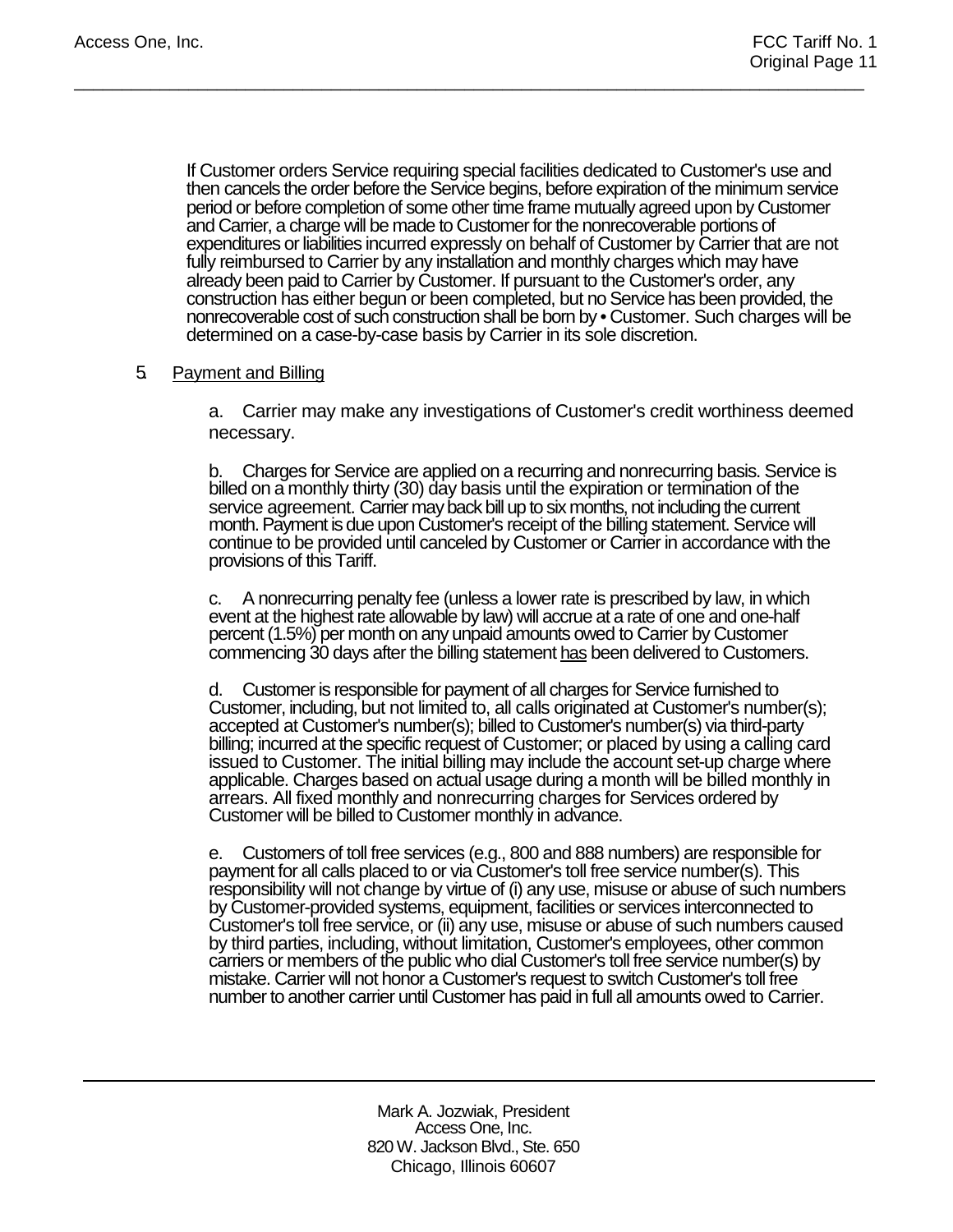# 5 Payment and Billing (continued)

f. Service may be denied or discontinued, in Carrier's sole discretion, for non-payment of amounts owed to Carrier which are past the due date for such amounts. Restoration of Service will be subject to payment of all applicable installation charges by Customer.

g. Customer will be billed, and is responsible for, payment of all applicable local, state and federal taxes assessed in conjunction with Service used by Customer.

h. If Customer does not pay a due invoice, Carrier, at its discretion, may debit Customer's credit card number, if provided, for the full amount of the invoice, plus any late charges that may apply.

i. Customer is responsible for any costs incurred by Carrier for collection of Customer's unpaid bills, including attorney's fees.

\_\_\_\_\_\_\_\_\_\_\_\_\_\_\_\_\_\_\_\_\_\_\_\_\_\_\_\_\_\_\_\_\_\_\_\_\_\_\_\_\_\_\_\_\_\_\_\_\_\_\_\_\_\_\_\_\_\_\_\_\_\_\_\_\_\_\_\_\_\_\_\_\_\_\_\_\_\_\_\_\_\_\_

### 6. Application of Charges

The charges for Service are those in effect for the period that Service is furnished to Customer. If the charge for a period covered by a bill changes after the bill has been delivered to Customer, the bill will be adjusted to reflect the new charges.

### 7. **Deposits**

Carrier reserves the right to require a deposit or usage prepayment by Customer equal to one month's estimated charges to such Customer.

### Bad Check Charge

If payment for Service is made by a check, draft, or similar instrument that is returned unpaid by a bank or another financial institution to Carrier for any reason, Carrier will bill Customer a one-time charge of \$50.00.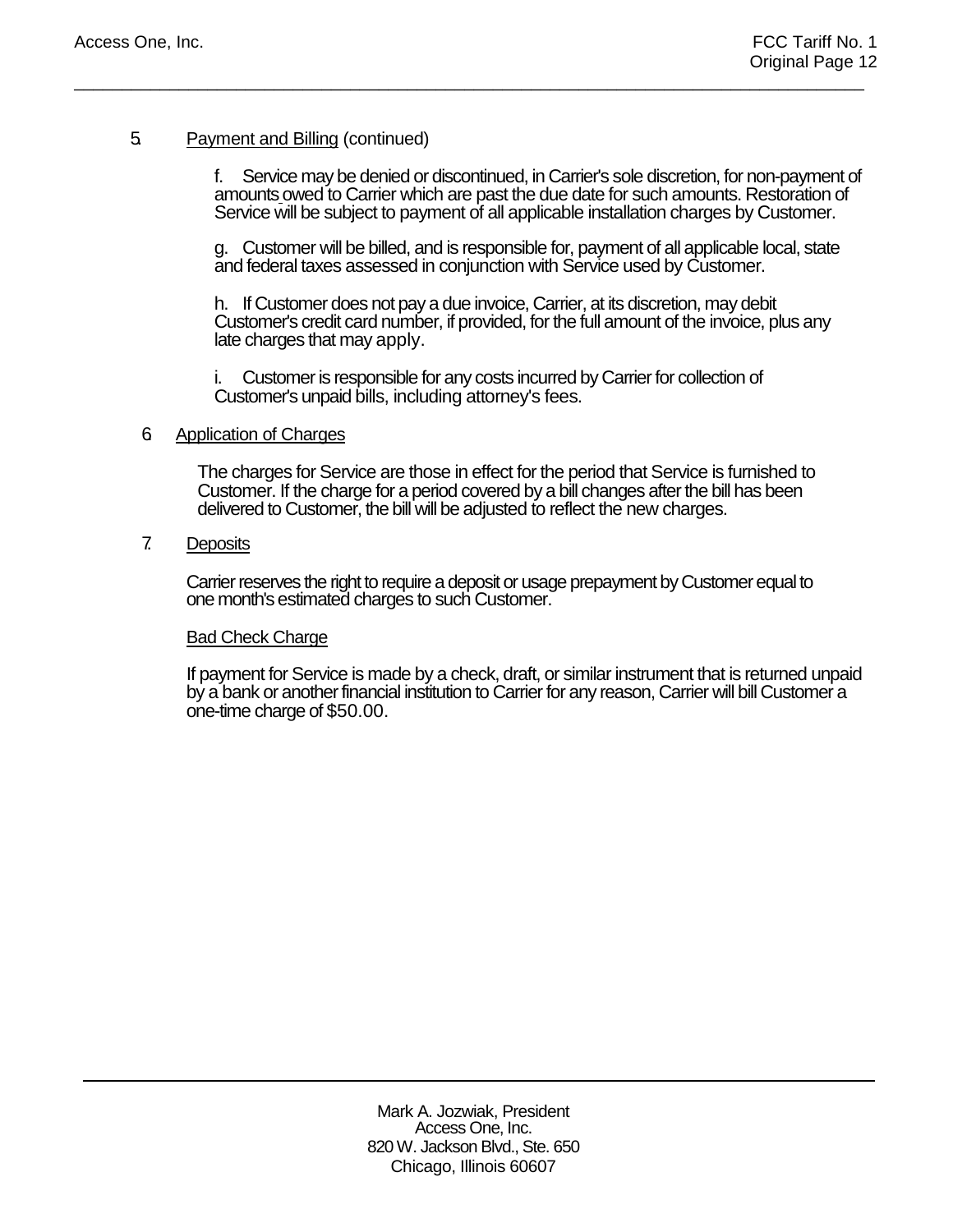### E. RESPONSIBILITY OF CARRIER

### 1. Calculation of Credit Allowance

Pursuant to limitations set forth in Section III-D, when Service is interrupted, the credit allowance will be computed on the following basis:

\_\_\_\_\_\_\_\_\_\_\_\_\_\_\_\_\_\_\_\_\_\_\_\_\_\_\_\_\_\_\_\_\_\_\_\_\_\_\_\_\_\_\_\_\_\_\_\_\_\_\_\_\_\_\_\_\_\_\_\_\_\_\_\_\_\_\_\_\_\_\_\_\_\_\_\_\_\_\_\_\_\_\_

a. No credit shall be allowed for an interruption of less than two hours.

b. Customer shall be credited for an interruption of two hours or more for as long as the interruption continues,

c. When a minimum usage charge is applicable and Customer fails to meet such minimum usage charge due to a Service interruption, a credit shall be applied against that minimum usage charge. For each two hour that the interruption continues, the credit shall equal 1/360th of the minimum monthly charge to Customer. In this instance, a fractional period of more than one hour shall be treated as a two-hour period.

d. If notice of a dispute as to charges is not received in writing by Carrier within thirty (30) days after the date of the billing statement, the billing statement shall be considered correct and shall be binding on Customer, unless Customer demonstrates that extraordinary circumstances prevented the timely delivery of such notice.

### 2. Cancellation of Credit

Where Carrier cancels any of the Services and the final service period is shorter than the monthly billing period, a credit will be issued to Customer for any amounts paid by Customer in advance for such Service or Services, prorated at a rate of 1/30th the monthly recurring charge multiplied by the number of days in the monthly billing period for which such Service or Services were not provided. This credit will be issued to Customer or applied against any balance remaining on Customer's account

## 3. Disconnection of Service by Carrier

Carrier may discontinue Service or cancel an Application for Service without incurring any liability for any of the following reasons:

a. after ten days' written notice to Customer, for non-payment of any sum owed to Carrier by Customer that remains unpaid for more than 30 days after the date on which Carrier delivers the bill for such amounts to Customer;

b. after ten days' written notice to Customer, in the event of a violation of any regulation governing the Services provided under this Tariff;

c. after ten days' written notice to Customer, in the event customer billing is below the Minimum Monthly Volume Commitment set forth in the service agreement

d. without notice to Customer, in the event of a violation of any law, rule or regulation of any governing authority having jurisdiction over the Services;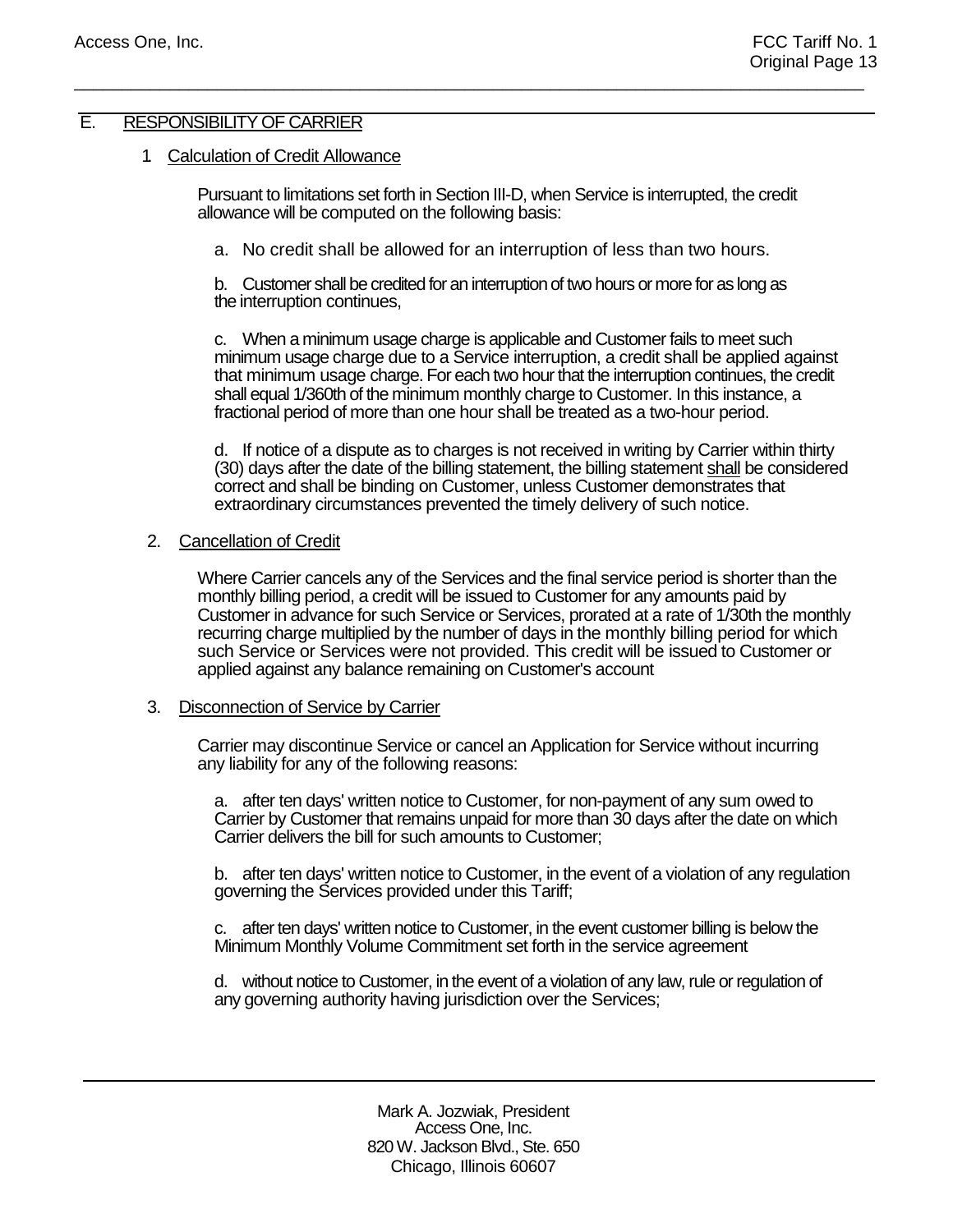## RESPONSIBILITY OF CARRIER (continued)

### 3. Disconnection of Service by Carrier (continued)

e. without notice to Customer, in the event Carrier is prohibited from furnishing Services by order of a court or other government authority having jurisdiction over Carrier,

\_\_\_\_\_\_\_\_\_\_\_\_\_\_\_\_\_\_\_\_\_\_\_\_\_\_\_\_\_\_\_\_\_\_\_\_\_\_\_\_\_\_\_\_\_\_\_\_\_\_\_\_\_\_\_\_\_\_\_\_\_\_\_\_\_\_\_\_\_\_\_\_\_\_\_\_\_\_\_\_\_\_\_

f. without notice to Customer, in the event of excessive call attempts on, or fraudulent use of, Carrier's network, and Carrier may seek legal recourse to recover all costs involved in enforcement of this provision;

without notice to Customer, in the event Customer provides false or misleading g With Dutch Customer credit information;

h. without notice to Customer, in the event Carrier detects fraudulent calls or calls inconsistent with Customer's customary traffic pattern;

i. without notice to Customer, in the event Carrier discovers Customer's usage unreasonably exceeds Customer's normal usage or in the event of Customer usage beyond the credit limit without the written consent of Carrier; or

j. without notice to Customer, in the event Carrier receives checks for any amount greater than \$50.00 that will not be honored by the Customer's bank.

### 4. Fractional Charges

Charges for a portion of a month are calculated by dividing the number of days remaining in the billing period during which Services will not be used by 30 <u>and</u> multiplying that<br>amount by the applicable monthly service charge.

### F. RESTORATION OF SERVICE

The use and restoration of Service in emergencies shall be in accordance with the priority system specified in Part 64, Subpart D of the Rules and Regulations of the Federal Communications Commission.

### G. GENERAL REGULATIONS

1. Timing of Calls

> Chargeable time begins when connection is established between Customer and the calling or called station and ends when the calling station "hangs up".

### 2. Start of Billing

For billing purposes, the start of Service is the day following acceptance by Customer of Carrier's Service or equipment. The end of service date is the last day of the minimum notification of cancellation or any portion of the last day, after receipt by Carrier of notification of cancellation, as described in Section 111E-4 of this Tariff.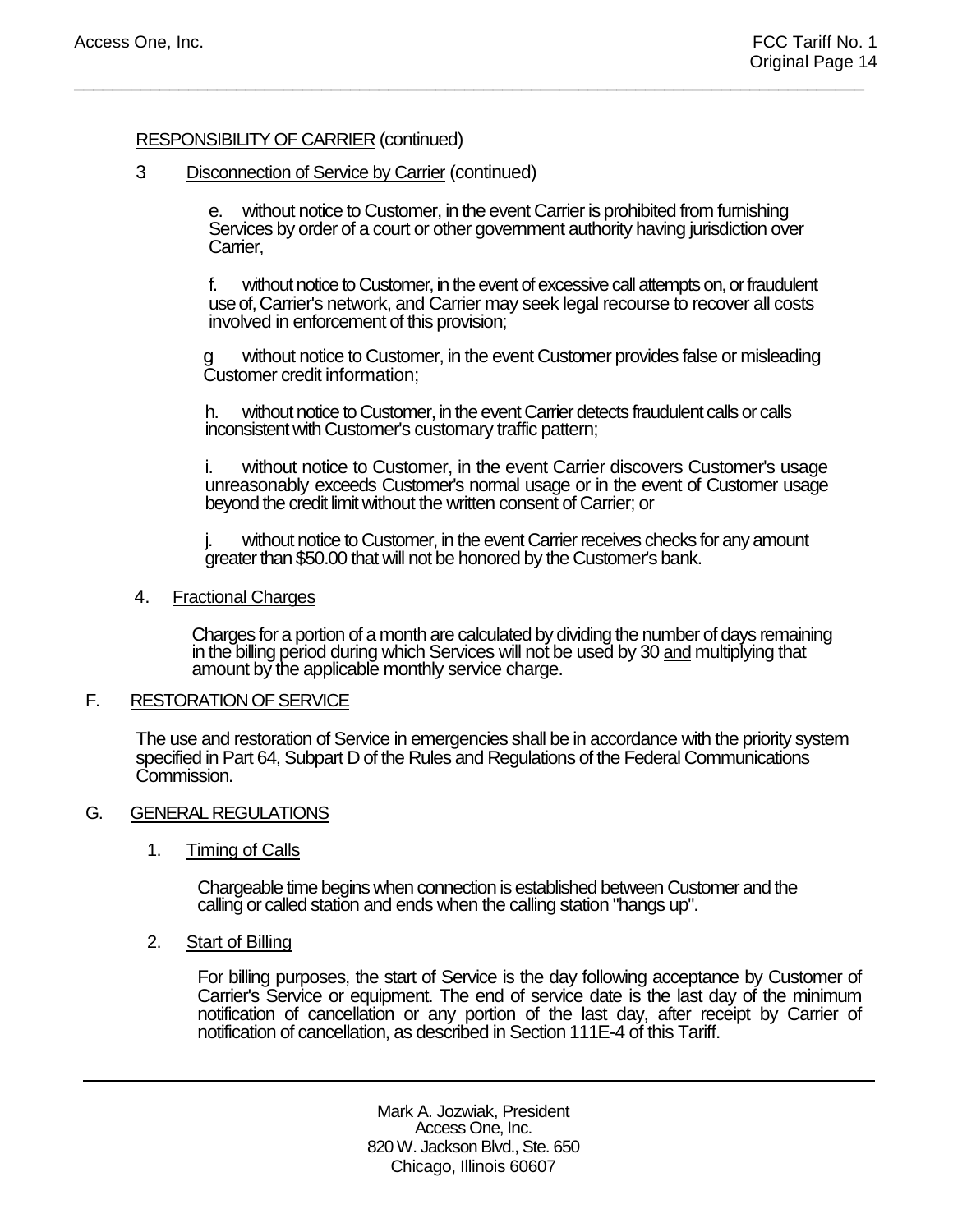## GENERAL REGULATIONS (continued)

### 3. **Interconnection**

a. Service furnished by Carrier may be interconnected with services or facilities of other authorized communications common carriers and with private systems, subject to the technical limitation established by Carrier. Service furnished by Carrier is not part of a joint undertaking with such other carriers. Any special interface equipment or facilities necessary to achieve compatibility between the facilities of Carrier and other participating carriers shall be provided at Customer's expense.

\_\_\_\_\_\_\_\_\_\_\_\_\_\_\_\_\_\_\_\_\_\_\_\_\_\_\_\_\_\_\_\_\_\_\_\_\_\_\_\_\_\_\_\_\_\_\_\_\_\_\_\_\_\_\_\_\_\_\_\_\_\_\_\_\_\_\_\_\_\_\_\_\_\_\_\_\_\_\_\_\_\_\_

b. Interconnection with the facilities or services of other carriers shall be under the applicable terms and conditions of the other carriers' tariffs. Customer is responsible for taking all necessary legal steps for interconnecting his or her customer-provided Terminal Equipment of communications systems with Carrier's facilities. Customers shall secure all licenses, permits, rights-of-way and other arrangements necessary for such interconnections.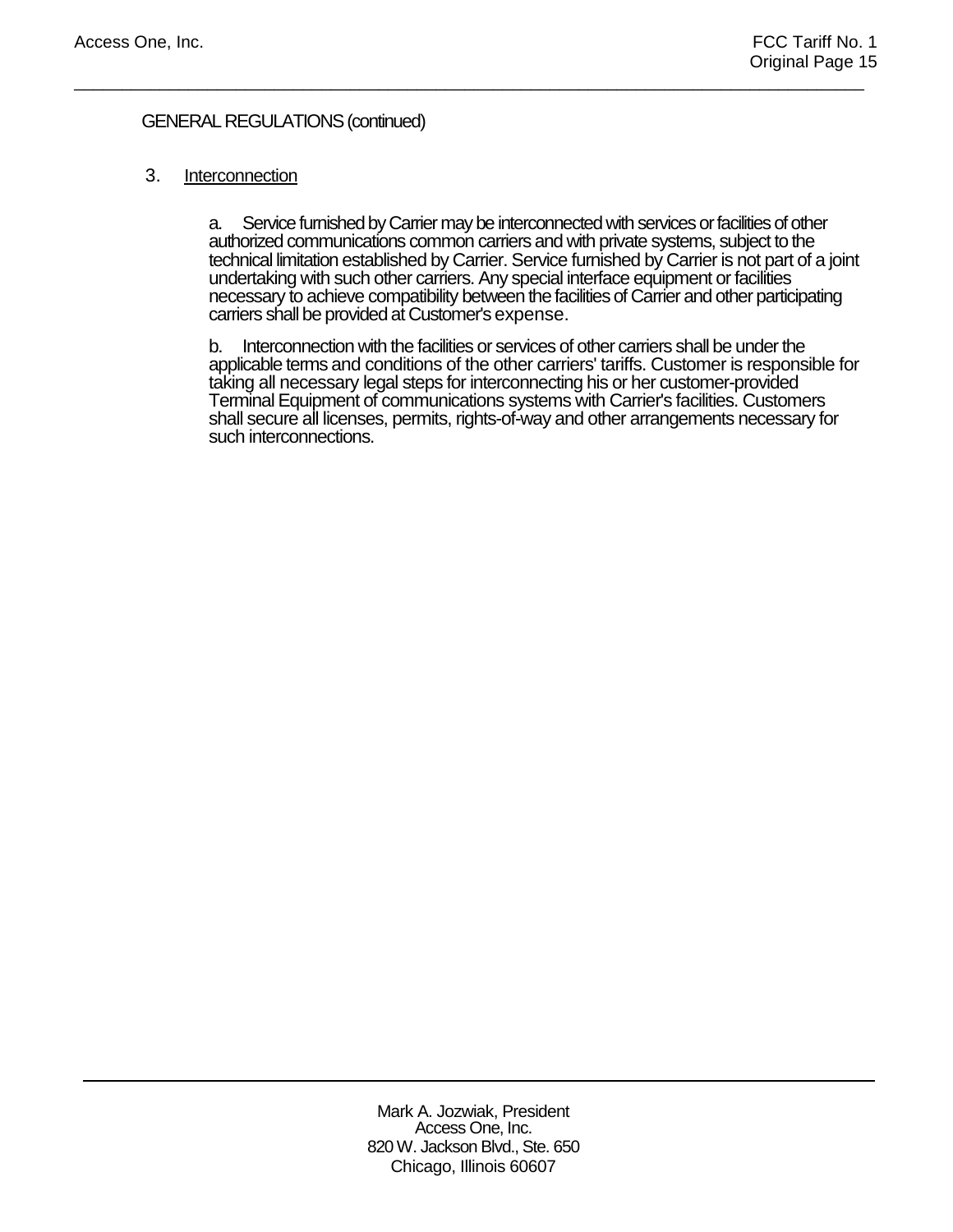## SECTION IV – SERVICES AND RATES

\_\_\_\_\_\_\_\_\_\_\_\_\_\_\_\_\_\_\_\_\_\_\_\_\_\_\_\_\_\_\_\_\_\_\_\_\_\_\_\_\_\_\_\_\_\_\_\_\_\_\_\_\_\_\_\_\_\_\_\_\_\_\_\_\_\_\_\_\_\_\_\_\_\_\_\_\_\_\_\_\_\_\_

### A. Description of Services

### 1. Switched Telecommunications Service

Switched Telecommunications Service consists of the furnishing of switched message telecommunications service between points in the United States and between points in the United States and international locations as specified herein. Service is available twentyfour (24) hours a day, seven days a week. Switched Telecommunications Service is provided only where facilities and billing capabilities permit

### 2. Dedicated Telecommunications Service

Dedicated Telecommunications Service consists of the furnishing of telecommunications service to or from a specific location between points in the United States or between points in the United States and international locations as specified herein, featuring the use of dedicated special access type connection(s). Service is available twenty-four (24) hours a day, seven days a week. Dedicated Telecommunications Service is provided only where facilities and billing capabilities permit

### 3. Toll Free Service

Toll Free Service is a usage-based service, available for domestic calling only, where calls are dialed with a specific prefix (e.g., 800 or 888) and paid for by the subscriber of the service rather than the calling party. Customer is responsible for all charges for use of Carrier's network arising from calls placed to Customer's toll free number. Toll Free Service is provided only where facilities and billing capabilities permit

### 4. Calling Card Service

Calling Card Service allows a Customer to have a domestic or international call billed to a specific calling card rather than to the phone line from which the call is originated. If the calling line is presubscribed to the Carrier, then the Customer can dial 0+, the called number and the full calling card number when the network signals that it is ready. Calling Card Service is provided only where facilities and billing capabilities permit.

### 5. Directory Assistance Service

Directory Assistance Service is available for domestic calling only In Customers who dial 1 + (NPA) + 555-1212 from lines presubscribed to Carrier. Up to two requests for numbers<br>maybe made on each call to Directory Assistance. A charge will apply whether or not the<br>Directory Assistance bureau furnishes the reque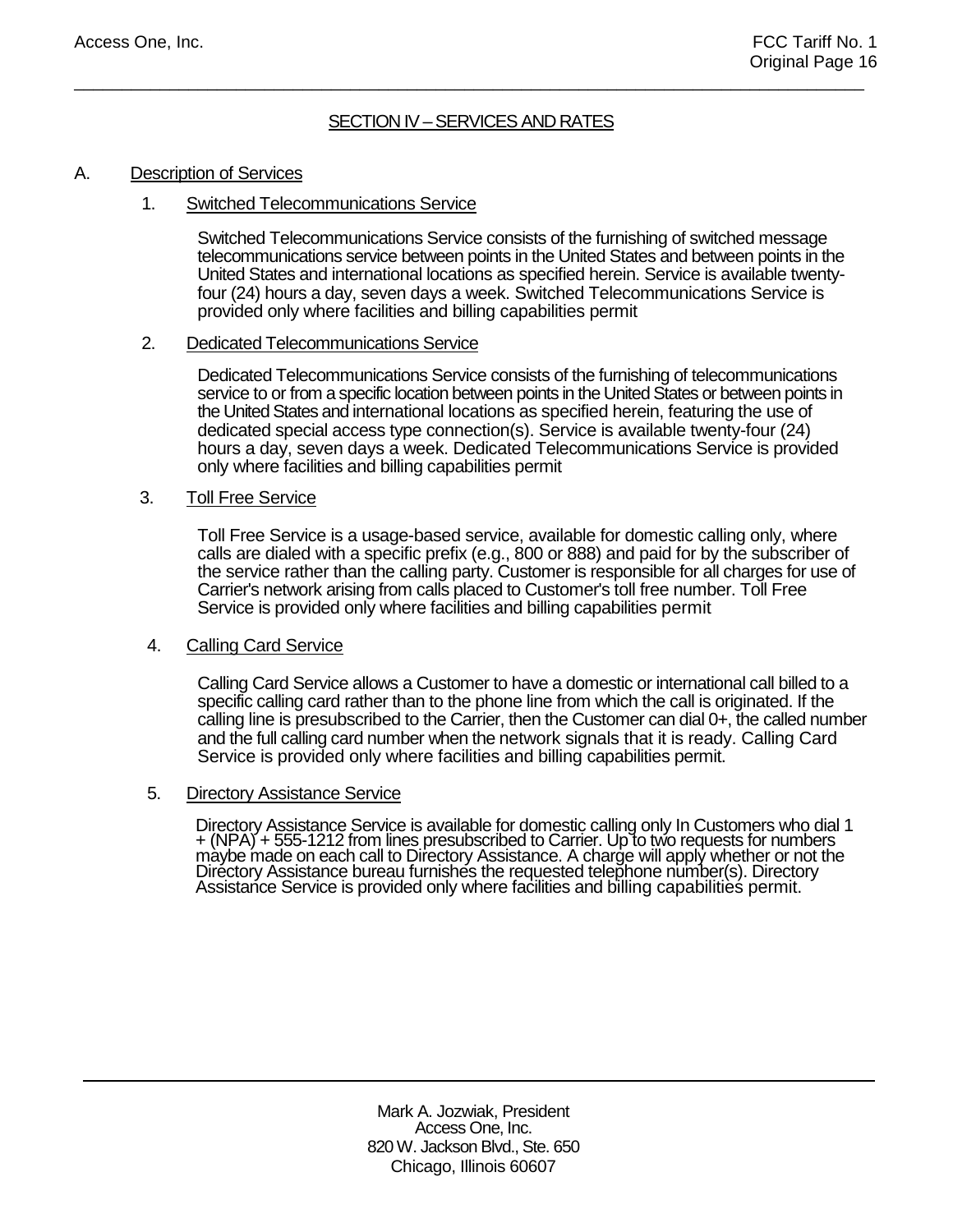### B. RATES AND CHARGES

### 1. Switched Telecommunications and Toll Free Services

a. Domestic rates telecommunications and toll free services. Term and volume discounts may apply. Billing will be rounded to the nearest penny for each call. There is a \$15.00 per month usage minimum for toll-free services. - The following usage charges apply to Carrier's interstate switched

### Standard Access One Service Agreement

\_\_\_\_\_\_\_\_\_\_\_\_\_\_\_\_\_\_\_\_\_\_\_\_\_\_\_\_\_\_\_\_\_\_\_\_\_\_\_\_\_\_\_\_\_\_\_\_\_\_\_\_\_\_\_\_\_\_\_\_\_\_\_\_\_\_\_\_\_\_\_\_\_\_\_\_\_\_\_\_\_\_\_

Calls under this plan are billed in six-second increments with a six- second minimum.

|                |            | Under Minimum        |
|----------------|------------|----------------------|
| Minimum Usage  | <b>CPM</b> | <b>Usage Penalty</b> |
| \$150.00/month | \$0.0490   | \$10.00              |

### Easy Saver Service Agreement

Calls under this plan are billed in six-second increments with a thirty-second minimum.

|                |             | Under Minimum                            |
|----------------|-------------|------------------------------------------|
| <b>Minimum</b> | <b>CPM</b>  | <b>Usage Penalty</b>                     |
| \$25.00/month  | $$0.0550*$  | \$3.00* one year term agreement required |
| \$25.00/month  | $$0.0590**$ | \$3.00 ** month-to-month agreement       |

b. Alaska - The following usage charge applies to Carrier's interstate switched telecommunications and toll free services. Term and volume discounts may apply. Calls are billed in six-second increments with a six-second minimum. Billing will be rounded to the nearest penny for each call. There is a \$15.00 per month usage minimum for toll-free services.

|            |                                     | <b>CPM</b> |
|------------|-------------------------------------|------------|
|            | Switched Telecommunications Service | \$0.50     |
| <b>II.</b> | <b>Toll Free Service</b>            | \$0.60     |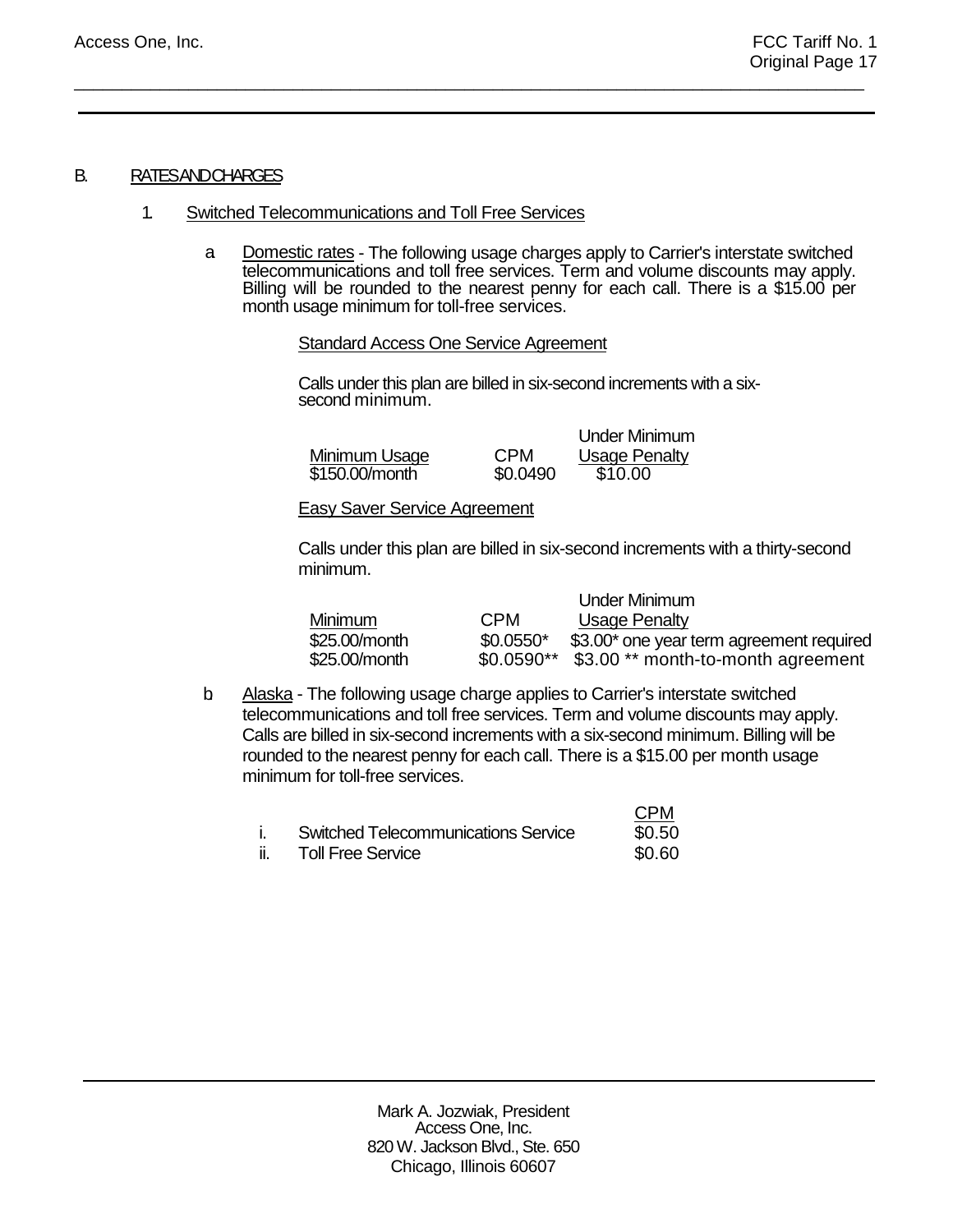## B. RATES AND CHARGES (continued)

c. Hawaii - The following usage charge applies to Carrier's interstate switched telecommunications and toll free services. Term and volume discounts may apply. Calls are billed in six-second increments with a six-second minimum. Billing will be rounded to the nearest penny for each call. There is a \$15.00 per month usage minimum for toll-free services.

|    |                                            | <b>CPM</b> |
|----|--------------------------------------------|------------|
|    | <b>Switched Telecommunications Service</b> | \$0.50     |
| H. | <b>Toll Free Service</b>                   | \$0.60     |

\_\_\_\_\_\_\_\_\_\_\_\_\_\_\_\_\_\_\_\_\_\_\_\_\_\_\_\_\_\_\_\_\_\_\_\_\_\_\_\_\_\_\_\_\_\_\_\_\_\_\_\_\_\_\_\_\_\_\_\_\_\_\_\_\_\_\_\_\_\_\_\_\_\_\_\_\_\_\_\_\_\_\_

d. Puerto Rico/U.S. Virgin Islands - The following usage charge applies to Carrier's interstate switched telecommunications and toll free services. Term and volume discounts may apply. Calls are billed in six-second increments with a six-second minimum. Billing will be rounded to the nearest penny for each call. There is a \$15.00 per month usage minimum for toll-free services.

|    |                                            | <b>CPM</b> |
|----|--------------------------------------------|------------|
|    | <b>Switched Telecommunications Service</b> | \$0.18     |
| Ⅱ. | <b>Toll Free Service</b>                   | \$0.23     |

e. Guam - The following usage charge applies to Carrier's interstate toll free services. Term and volume discounts may apply. Calls are billed in six-second increments with a six-second minimum. Billing will be rounded to the nearest penny for each call. There is a \$15.00 per month usage minimum for toll-free services.

|                          | <b>CPM</b> |
|--------------------------|------------|
| <b>Toll Free Service</b> | \$0.35     |

f. Saipan - The following usage charge applies to Carrier's interstate toll free services. Term and volume discounts may apply. Calls are billed in six-second increments with a six-second minimum. Billing will be rounded to the nearest penny for each call. There is a \$15.00 per month usage minimum for toll-free services.

|                          | <b>CPM</b> |
|--------------------------|------------|
| <b>Toll Free Service</b> | \$0.72     |

g. International rates - The usage charges that apply to Carrier's outbound international switched telecommunications service are published on Carrier's web site. Term and volume discounts may apply. Calls are billed in six-second increments with a sixsecond minimum. Billing will be rounded to the nearest penny for each call.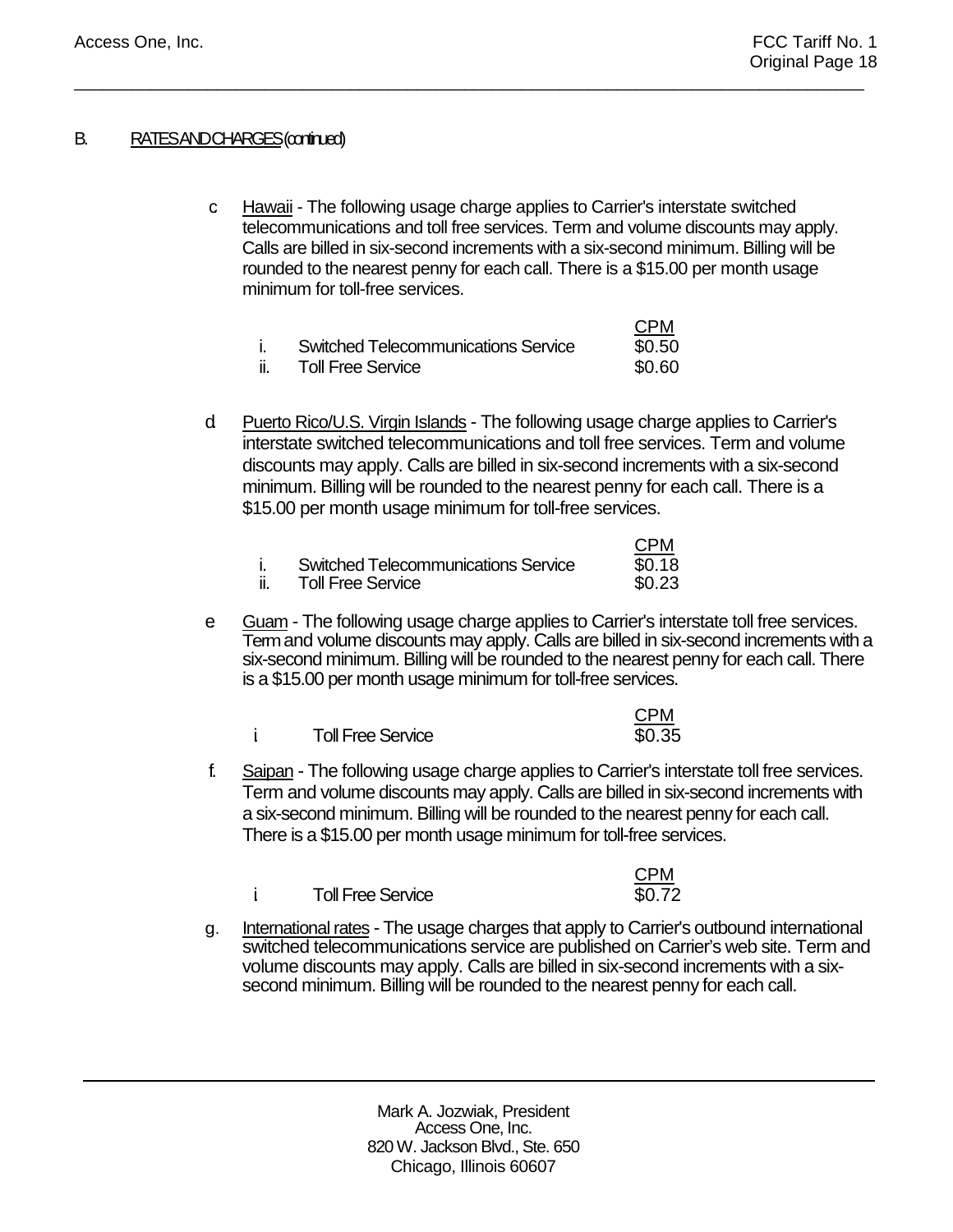h. The following usage charge applies to Carrier's interstate switched and dedicated services for portions of South Dakota, Minnesota, Iowa, and Nebraska with the following area code and prefix combinations:

\_\_\_\_\_\_\_\_\_\_\_\_\_\_\_\_\_\_\_\_\_\_\_\_\_\_\_\_\_\_\_\_\_\_\_\_\_\_\_\_\_\_\_\_\_\_\_\_\_\_\_\_\_\_\_\_\_\_\_\_\_\_\_\_\_\_\_\_\_\_\_\_\_\_\_\_\_\_\_\_\_\_\_

| Area Code | Prefix |
|-----------|--------|
| 712       | 432    |
| 712       | 338    |
| 712       | 775    |
| 218       | 862    |
| 218       | 339    |
| 218       | 844    |
| 218       | 548    |
| 218       | 486    |
| 218       | 936    |
| 218       | 237    |
| 218       | 895    |
| 218       | 632    |

|        |                                             | <b>UPM</b> |
|--------|---------------------------------------------|------------|
|        | <b>Switched Telecommunications Service</b>  | \$0.35     |
| <br>Ш. | <b>Dedicated Telecommunications Service</b> | \$0.35     |

# B. RATESANDCHARGES(continued)

### 2. Dedicated Telecommunications and Toll Free Services

a. Domestic rates - The following usage charges apply to Carrier's interstate dedicated telecommunications and toll free services. Term and volume discounts may apply. Calls are billed in six-second increments with a six-second minimum. Billing will be rounded to the nearest penny for each call. There is a \$15.00 per month usage minimum for toll-free services.

 $\sim$ 

 $\sim$ 

|                    |            | <b>Under Minimum</b> |
|--------------------|------------|----------------------|
| Minimum Usage      | <b>CPM</b> | <b>Usage Penalty</b> |
| \$1,500.00/month   | \$0.0390   | "make up to minimum" |
| \$2,500.00/month   | \$0.0375   | "make up to minimum" |
| \$4,000.00/month   | \$0.0350   | "make up to minimum" |
| \$7,500.00/month   | \$0.0325   | "make up to minimum" |
| \$15,000.00/month  | \$0.0300   | "make up to minimum" |
| \$25,000.00/month  | \$0.0285   | "make up to minimum" |
| \$50,000.00+/month | \$0.0265   | "make up to minimum" |

b. Alaska - The following usage charge apply to Carrier's interstate dedicated telecommunications and toll free services. Term and volume discounts may apply. Calls are billed in six-second increments with a six-second minimum. Billing will be rounded to the nearest penny for each call. There is a \$15.00 per month usage minimum for toll-free services.

|                                      | <b>CPM</b> |
|--------------------------------------|------------|
| Dedicated Telecommunications Service | \$0.50     |
| <br><b>Toll Free Service</b>         | \$0.60     |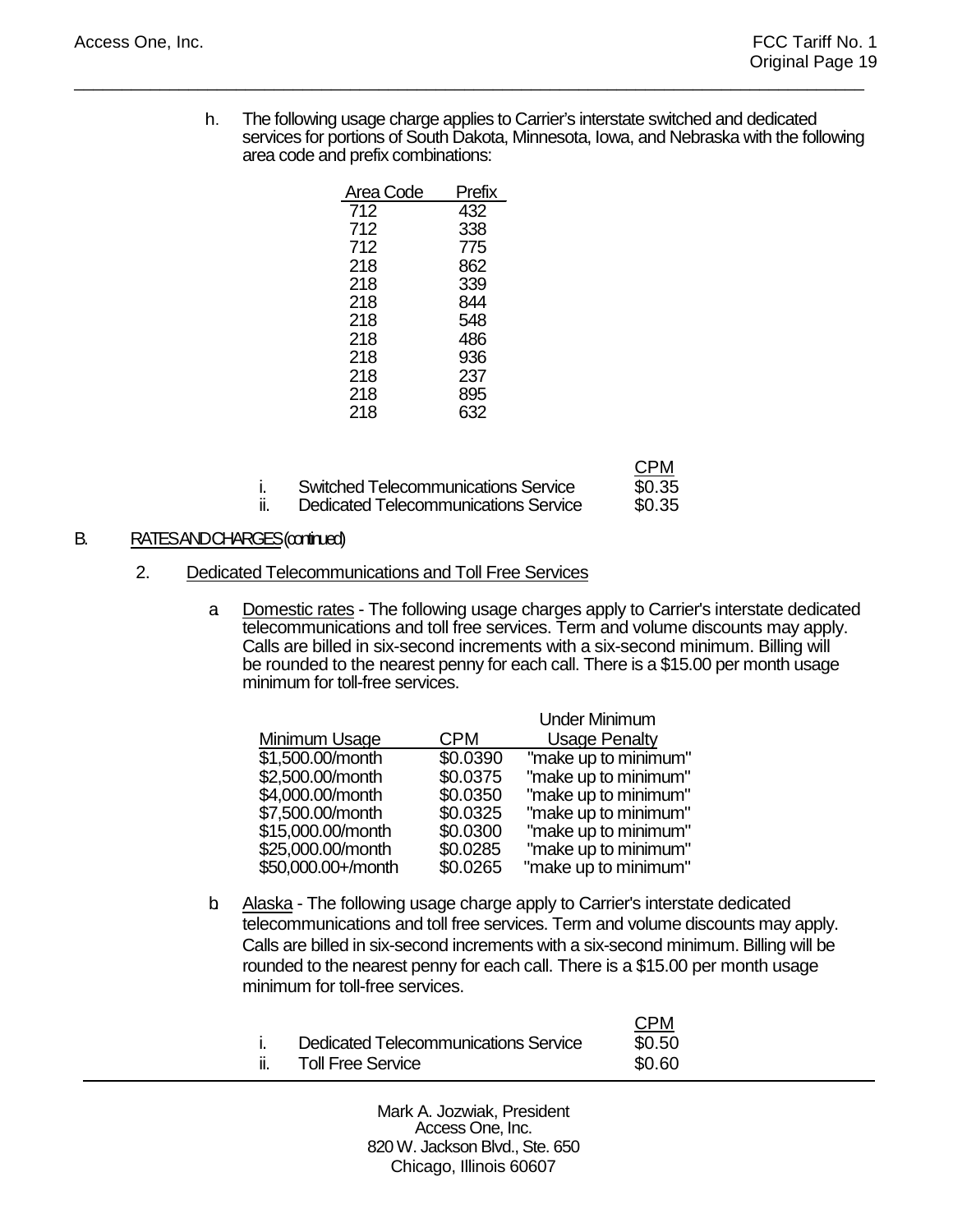c. Hawaii - The following usage charge apply to Carrier's interstate dedicated telecommunications and toll free services. Term and volume discounts may apply. Calls are billed in six-second increments with a six-second minimum. Billing will be rounded to the nearest penny for each call. There is a \$15.00 per month usage minimum for toll-free services.

 $\sim$ 

 $\sim$ 

|                     |                                             | <b>CPM</b> |
|---------------------|---------------------------------------------|------------|
|                     | <b>Dedicated Telecommunications Service</b> | \$0.50     |
| <br>$\mathbf{II}$ . | <b>Toll Free Service</b>                    | \$0.60     |

\_\_\_\_\_\_\_\_\_\_\_\_\_\_\_\_\_\_\_\_\_\_\_\_\_\_\_\_\_\_\_\_\_\_\_\_\_\_\_\_\_\_\_\_\_\_\_\_\_\_\_\_\_\_\_\_\_\_\_\_\_\_\_\_\_\_\_\_\_\_\_\_\_\_\_\_\_\_\_\_\_\_\_

d. Puerto Rico/U.S. Virgin Islands - The following usage charge apply to Carrier's interstate dedicated telecommunications and toll free services. Term and volume discounts may apply. Calls are billed in six-second increments with a six-second minimum. Billing will be rounded to the nearest penny for each call. There is a \$15.00 per month usage minimum for toll-free services.

|    |                                             | <b>CPM</b> |
|----|---------------------------------------------|------------|
|    | <b>Dedicated Telecommunications Service</b> | \$0.13     |
| H. | <b>Toll Free Service</b>                    | \$0.21     |

e. Guam - The following usage charge applies to Carrier's interstate toll free services. Term and volume discounts may apply. Calls are billed in six-second increments with a six-second minimum. Billing will be rounded to the nearest penny for each call. There is a \$15.00 per month usage minimum for toll-free services.

 $CDM$ 

|                          | UPM    |
|--------------------------|--------|
| <b>Toll Free Service</b> | \$0.32 |

f. Saipan - The following usage charge applies to Carrier's interstate toll free services. Term and volume discounts may apply. Calls are billed in six-second increments with a six-second minimum. Billing will be rounded to the nearest penny for each<br>call. There is a \$15.00 per month usage minimum for toll-free services.

|                          | <b>CPM</b> |
|--------------------------|------------|
| <b>Toll Free Service</b> | \$0.69     |

g. International rates - The usage charges that apply to Carrier's outbound international switched telecommunications service are published on Carrier's web site. Term and volume discounts may apply. Calls are billed in six-second increments with a sixsecond minimum. Billing will be rounded to the nearest penny for each call.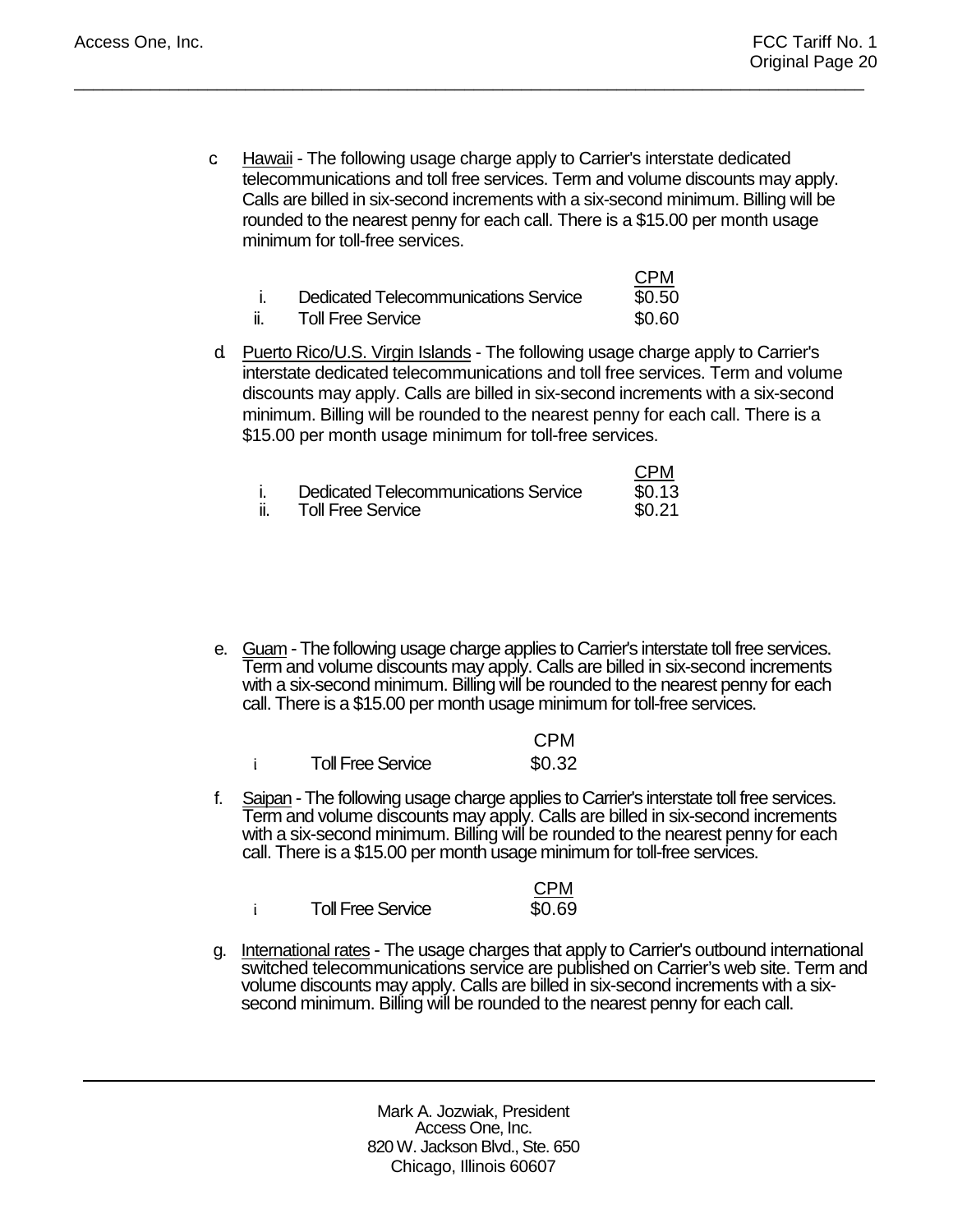# B. RATESANDCHARGES(continued)

### 3. Calling Card Services

a. Domestic rates - Domestic rates - The following are the usage charges that apply to Carrier's interstate Calling Card Service Calls are billed in one-minute increments. Billing will be rounded to the nearest penny for each call.

| Rate per minute:                          | \$0.169 |
|-------------------------------------------|---------|
| Offshore termination:                     | \$0.43  |
| Offshore origination:                     | \$0.43  |
| Canada termination:                       | \$0.32  |
| Manual completion surcharge:              | \$0.75  |
| International call surcharge:             | \$1.25  |
| Dialing instructions:                     | \$0.75  |
| Audio text:                               | \$0.40  |
| Voice mail                                |         |
| Individual, group, or quest:              | \$0.40  |
| Direct in 800 number:                     | \$10.00 |
| Conference calling per minute:            | \$0.40  |
| Operator assistance surcharge per call:   | \$1.50  |
| Voice message delivery (up to 3 minutes): | \$0.40  |
| Delivered message per minute:             | \$0.40  |
| Directory assistance per call (US &       | \$4.50  |

\_\_\_\_\_\_\_\_\_\_\_\_\_\_\_\_\_\_\_\_\_\_\_\_\_\_\_\_\_\_\_\_\_\_\_\_\_\_\_\_\_\_\_\_\_\_\_\_\_\_\_\_\_\_\_\_\_\_\_\_\_\_\_\_\_\_\_\_\_\_\_\_\_\_\_\_\_\_\_\_\_\_\_

C de la Cal b. International rates - The usage charges that apply to Carrier's international Calling Card Service are published on Carrier's web site. Calls are billed in one-minute increments. Billing will be rounded to the nearest penny for each call.

### 4. **Directory Assistance Service**

a. Domestic Directory Assistance Rates - The following are the usage charges that apply to Carrier's interstate Directory Assistance Service.

Rate per directory assistance call (US & Canada):\$1.00

b. 8XX Directory Assistance Listing

|      | i. Listing              | \$28.00/month |
|------|-------------------------|---------------|
| ii.  | One time set-up fee     | \$40.00       |
| iii. | 8XX Directory           | \$4.50        |
|      | <b>Assistance Query</b> |               |
|      | $\mathbf{u}$            |               |

iv. VIA Directory Express \$4.50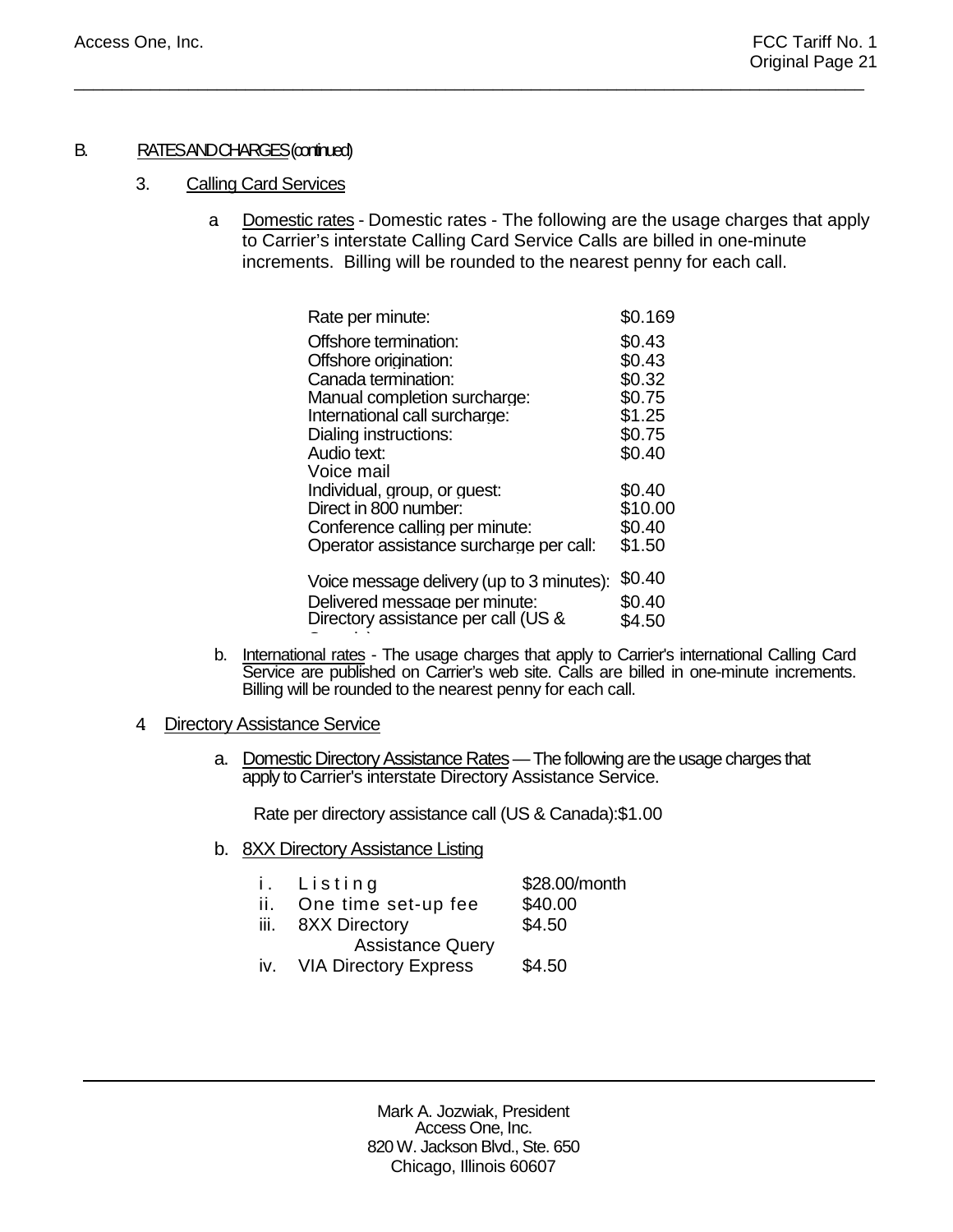# B. RATES AND CHARGES (continued)

### 5. Accounting Services

| a. | Non-verified Accounting Code set-up fee               | \$25.00 |
|----|-------------------------------------------------------|---------|
| b. | Non-verified Accounting Code monthly recurring charge | \$10.00 |
| C. | <b>Verified Security Code set-up fee</b>              | \$25.00 |
| d. | Verified Security Code monthly recurring charge       | \$15.00 |

\_\_\_\_\_\_\_\_\_\_\_\_\_\_\_\_\_\_\_\_\_\_\_\_\_\_\_\_\_\_\_\_\_\_\_\_\_\_\_\_\_\_\_\_\_\_\_\_\_\_\_\_\_\_\_\_\_\_\_\_\_\_\_\_\_\_\_\_\_\_\_\_\_\_\_\_\_\_\_\_\_\_\_

#### 6. Restoration Fee

A \$100.00 reconnection fee and payment of all collection costs and outstanding bills will be required to reestablish Customer's Service if Service is discontinued under the provisions of this Tariff.

7. Management Fee

> A \$5.00 management fee will be assessed when Customer's account bills for less than the Minimum Monthly Volume Commitment set forth in the service agreement.

#### 8. Regulatory Compliance Fee

A fee to reimburse Access One for the costs incurred to maintain compliance with governmental authorities' regulatory requirements. The amount of the fee is 4.97%of the invoice.

#### 9. National Access Fee

A national access fee will be charged when Access One is the long distance carrier for reimbursement to the facilities network provider.

| \$19.95 |
|---------|
|         |

- b. POTS Lines \$ 3.25
- c. Centrex Lines \$ 0.44
- 10. Toll Free Monthly Management Fee

A toll free monthly fee in the amount of \$5.00 will apply for each toll free number.

### 11. Non-RBOC Traffic Surcharge

A surcharge in the amount of \$0.04 per minute of use for the number of minutes by which the Customer's Non-RBOC terminations (or originations for 8xx service for in-bound) exceed 20% of Customer's total usage of the services.

### 12. Short Call Duration Surcharge

A surcharge in the amount of \$0.012 per Short Duration Call; defined as a call that has a duration of 6 seconds or less.